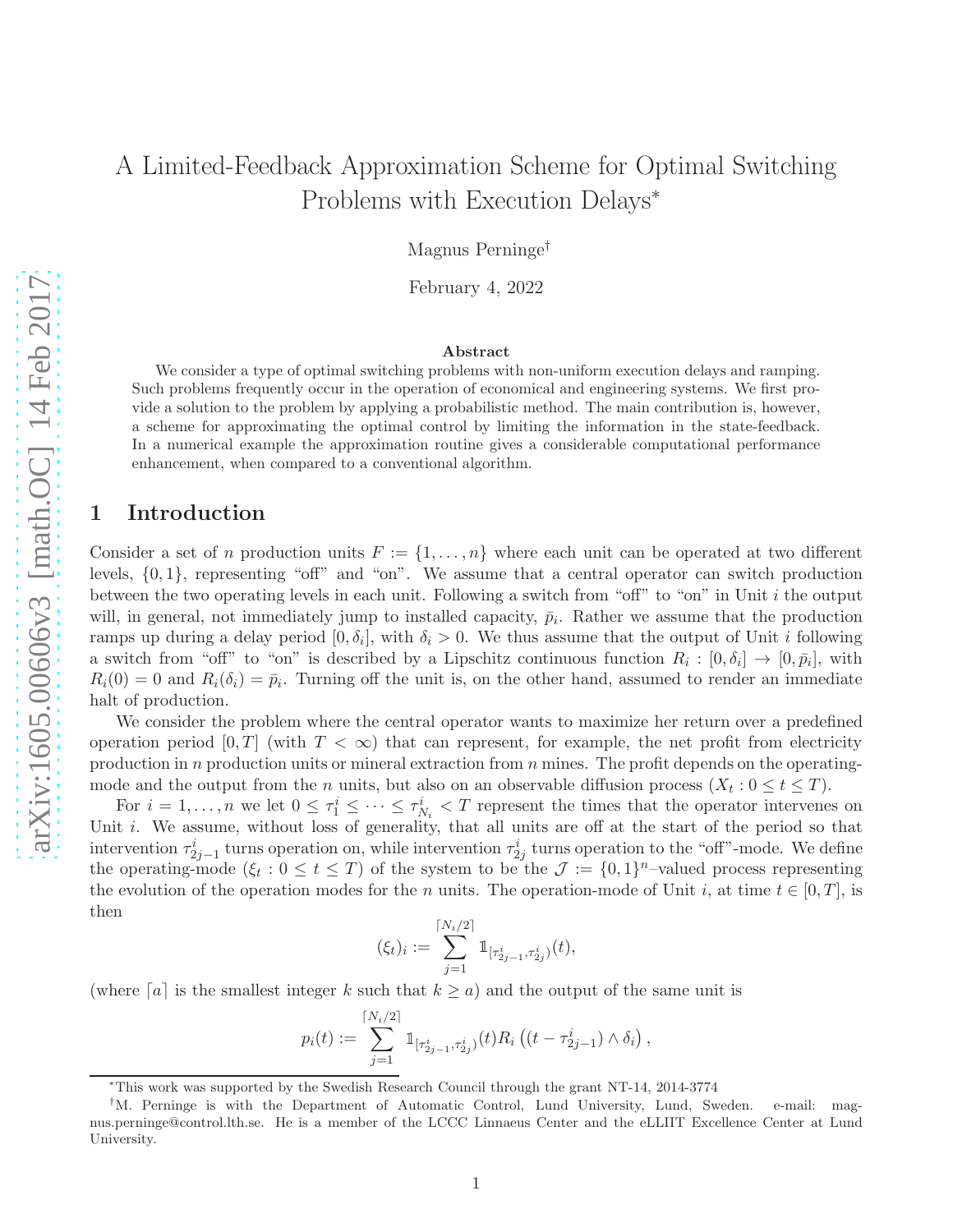with the convention that  $\tau_{N_i+1}^i = \infty$ . Each intervention on Unit *i* renders a cost  $c_i^0 : [0, T] \to \mathbb{R}_+$  when turning operation from "off" to "on" and a cost  $c_i^1:[0,T] \to \mathbb{R}$  when the intervention is turning off the unit. We assume that a given operation strategy  $u := (\tau_1^1, \ldots, \tau_{N_1}^1; \ldots; \tau_1^n, \ldots, \tau_{N_n}^n)$  gives the total reward

<span id="page-1-0"></span>
$$
J(u) := \mathbb{E}\left[\int_0^T \psi_{\xi_t}\left(t, X_t, p(t)\right) dt + h_{\xi_T}\left(X_T, p(T)\right) - \sum_{i=1}^n \left\{ \sum_{j=1}^{\lceil N_i/2 \rceil} c_i^0(\tau_{2j-1}^i) + \sum_{j=1}^{\lfloor N_i/2 \rfloor} c_i^1(\tau_{2j}^i) \right\} \right],\tag{1.1}
$$

where, for each  $\mathbf{b} := (b_1, \ldots, b_n) \in \mathcal{J}, \psi_{\mathbf{b}} : [0, T] \times \mathbb{R}^m \times \mathbb{R}^n_+ \to \mathbb{R}$  and  $h_{\mathbf{b}} : \mathbb{R}^m \times \mathbb{R}^n_+ \to \mathbb{R}$  are deterministic, locally Lipschitz continuous functions of at most polynomial growth and  $|a|$  is the largest integer k such that  $k \leq a$ .

The problem of finding a maximizer of  $(1.1)$  is a multi-modes optimal switching problem with execution delays. The multi-modes optimal switching problem was popularized by Carmona and Ludkovski in [\[7\]](#page-23-0), where they suggested an application to valuation of energy tolling agreements (see also the paper by Deng and Xia [\[8\]](#page-23-1)).

A formal solution to the multi-modes optimal switching problem, without delays, was derived by Djehiche, Hamadène and Popier in  $[9]$ . The authors adopted a probabilistic approach by defining a verification theorem for a family of stochastic processes that specifies sufficient conditions for optimality. They further proved existence of a family of processes that satisfies the verification theorem and showed that these processes can be used to define continuous value functions that form solutions, in the viscosity sense, to a set of variational inequalities. El-Asri and Hamadène [\[10\]](#page-23-3) extended the approach to switching problems where the switching costs are functions also of the state and proved uniqueness of the viscosity solutions.

Previous work on more general impulse control problems with execution delays include the novel paper by Bar-Ilan and Sulem [\[3\]](#page-22-0), where an explicit solution to an inventory problem with uniform delivery lag is found by taking the current stock plus pending orders as one of the states. Similar approaches are taken by Aïd *et. al.* in [\[2\]](#page-22-1) where explicit optimal solutions of impulse control problems with uniform delivery lags are derived for a large set of different problems and by Bruder and Pham [\[6\]](#page-23-4) who propose an iterative algorithm. Øksendal and Sulem [\[17\]](#page-23-5) propose a solution to general impulse control problems with execution delays, by defining an operator that circumvents the delay period.

A state space augmentation approach to switching problems with non-uniform delays and ramping is taken by Perninge and Söder in [\[19\]](#page-23-6) and by Perninge in [\[18\]](#page-23-7) where application to real-time operation of power systems is considered. In these papers numerical solution algorithms are proposed by means of the regression Monte Carlo approach (see Longstaff and Schwartz [\[16\]](#page-23-8)), that has previously been proposed to solve multi-modes switching problems by Carmona and Ludkovski [\[7\]](#page-23-0) and by Aïd *et. al.* [\[1\]](#page-22-2).

Although many approaches have been proposed to give solutions, both exact and approximate, to impulse control problems with execution delays, they either consider models where delays only enter through uniform lags, or they propose methods that become intractable for systems with many production units. A computational difficulty that arises when trying to find a maximizer of  $(1.1)$  by augmenting the state with a suitable set of "times since last intervention" is the curse of dimensionality which may become apparent already with a relatively low number of production units[\[5\]](#page-23-9).

In this paper we take a different approach by limiting the feedback used in the optimization. This seems to be a computationally efficient approximation that does not sacrifice to much accuracy by deviating from optimality. Furthermore, we extend some of the main results in [\[9\]](#page-23-2) to problems with non-uniform execution delays and ramping.

## <span id="page-1-1"></span>2 Preliminaries

Throughout, we will assume that  $(X_t: 0 \le t \le T)$  is an  $\mathbb{R}^m$ -valued stochastic process, living in the filtered probability space  $(\Omega, \mathcal{F}, \mathbb{P})$ , defined as the strong solution to a stochastic differential equation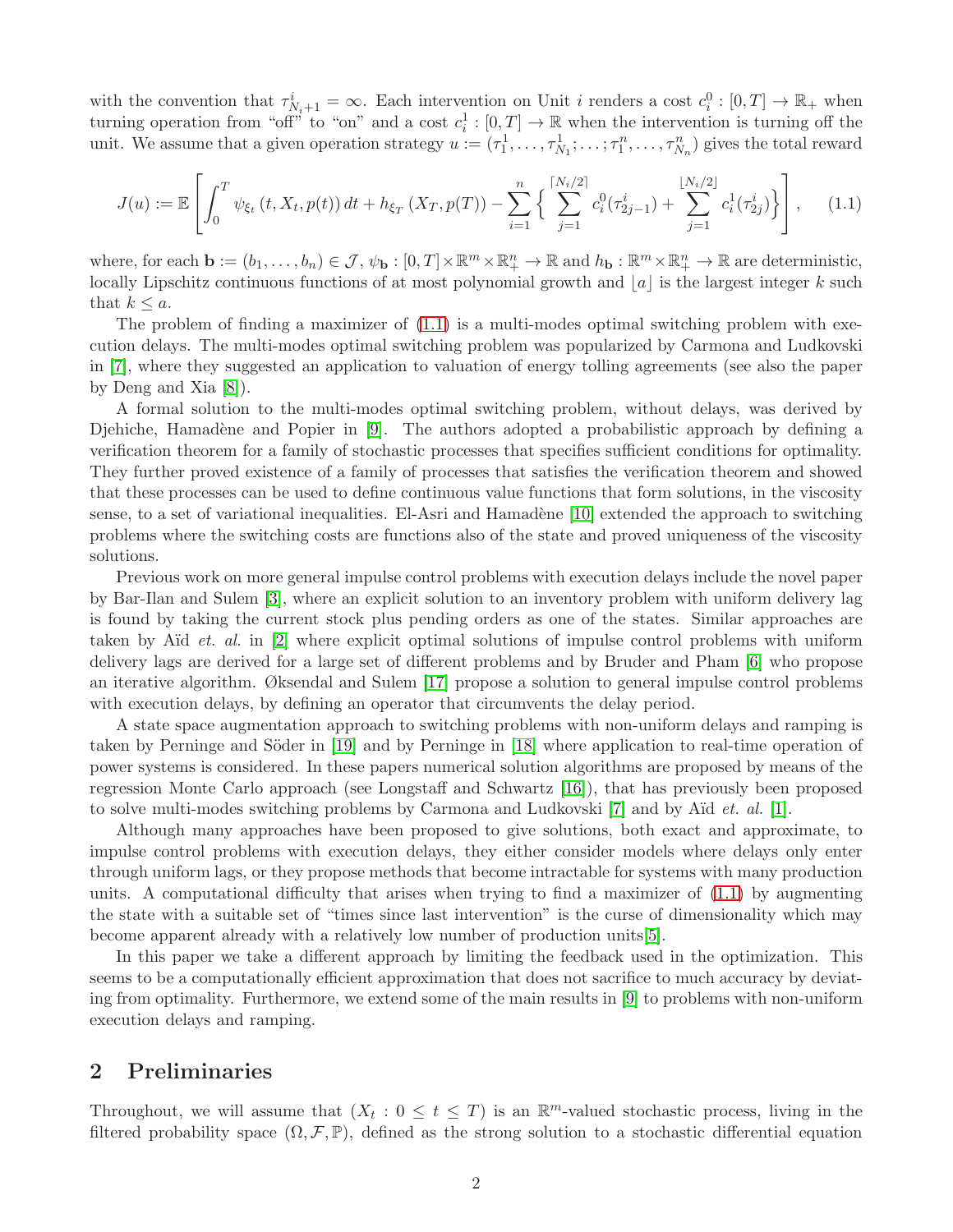(SDE) as follows

$$
dX_t = a(t, X_t)dt + \sigma(t, X_t)dW_t, \quad t \in [0, T],
$$
  

$$
X_0 = x_0,
$$

where  $(W_t; 0 \le t \le T)$  is an m-dimensional Brownian motion whose natural filtration is  $(\mathcal{F}_t^0)_{0 \le t \le T}$ ,  $x_0 \in \mathbb{R}^m$  and  $a: [0,T] \times \mathbb{R}^m \to \mathbb{R}^m$  and  $\sigma: [0,T] \times \mathbb{R}^m \to \mathbb{R}^{m \times m}$  are two deterministic, continuous functions that satisfy

$$
|a(t, x)| + |\sigma(t, x)| \le C(1 + |x|)
$$

and

$$
|a(t, x) - a(t, x')| + |\sigma(t, x) - \sigma(t, x')| \le C|x - x'|,
$$

for some constant  $C > 0$ . We let  $\mathbb{F} := (\mathcal{F}_t)_{0 \le t \le T}$  denote the filtration  $(\mathcal{F}_t^0)_{0 \le t \le T}$  completed with all P-null sets.

We will use the following notations throughout the paper:

- We let U be the set of all  $u := (\tau_1^1, \ldots, \tau_{N_1}^1; \ldots; \tau_1^n, \ldots, \tau_{N_n}^n)$  where the  $\tau_j^i$  are  $\mathbb{F}$ -stopping times and define  $\mathcal{U}_t := \{(\tau_1^1, \ldots, \tau_{N_1}^1; \ldots; \tau_1^n, \ldots, \tau_{N_n}^n) \in \mathcal{U} : \tau_1^i \ge t, \text{ for } i = 1, \ldots, n\}.$
- It is sometimes convenient to represent a control  $u = (\tau_1^1, \ldots, \tau_{N_1}^1; \ldots; \tau_1^n, \ldots, \tau_{N_n}^n) \in \mathcal{U}$  by a sequence of intervention times  $0 \leq \tau_1 < \cdots < \tau_N < T$ , and a sequence of corresponding interventions  $\beta_1,\ldots,\beta_N$  where  $\tau_1 := \min_{(i,j)} \tau_j^i$  and  $\tau_j := \min_{(i,j)} \{\tau_j^i : \tau_j^i > \tau_{j-1}\}\text{, for } j = 2,\ldots,N\text{, and } \beta_j := \xi_{\tau_j}$ for  $j = 1, \ldots, N$ . With this notation we may write the operation-mode in the more familiar form

$$
\xi_t := \beta_0 \mathbb{1}_{[0,\tau_1)}(t) + \sum_{j=1}^N \beta_j \mathbb{1}_{[\tau_j,\tau_{j+1})}(t),
$$

with  $\beta_0 := \mathbf{0}$  and using the convention that  $\tau_{N+1} = \infty$ .

- For each  $\mathbf{b} \in \mathcal{J}$  we let  $\delta^{\mathbf{b}} \in \mathbb{R}^n$  be given by  $(\delta^{\mathbf{b}})_i := b_i \delta_i$ , for  $i = 1, ..., n$  and let  $D_{\zeta}^{\mathbf{b}} := \{z \in \mathcal{J} \mid z \in \mathcal{J} \}$  $\mathbb{R}^n$  :  $0 \leq z_i \leq \delta_i^{\mathbf{b}}$  $i_i^{\mathbf{b}}$ , for  $i = 1, ..., n$ . We define the sets  $\mathcal{I}(\mathbf{b}) := \{j \in \{1, ..., n\} : b_i = 1\},\$  $\mathcal{J}^{-\mathbf{b}} := \{ \mathbf{b}' \in \mathcal{J} : \mathbf{b}' \neq \mathbf{b} \}, \, \mathcal{D}_{\zeta} := [0, T] \times \cup_{\mathbf{b} \in \mathcal{J}} (D_{\zeta}^{\mathbf{b}} \times \{ \mathbf{b} \}) \text{ and } \mathcal{D}_{p} := [0, T] \times \cup_{\mathbf{b} \in \mathcal{J}} (D_{p}^{\mathbf{b}} \times \{ \mathbf{b} \}).$
- We define  $D_p$  to be the domain of the production vector. Hence,  $D_p := \{p \in \mathbb{R}^n : 0 \leq p_i \leq p_j\}$  $\bar{p}_i$ , for  $i = 1, \ldots, n$ . Furthermore, for each  $\mathbf{b} \in \mathcal{J}$  we define  $D_p^{\mathbf{b}} := \{p \in \mathbb{R}^n : 0 \leq p_i \leq b_i \bar{p}_i$ , for  $i = 1, \ldots, n\}$ .  $1, \ldots, n$ .
- We extend the functions  $R_i$  by defining  $R : \mathbb{R}^n \to D_p$  as  $(R(z))_i := R_i(z_i^+ \wedge \delta_i)$ , for  $i = 1, \ldots, n$ , with  $s^+ = \max(s, 0)$ .
- For each  $\mathbf{b}, \mathbf{b}' \in \mathcal{J}$ , we let  $c_i^{\mathbf{b}}$  $\mathbf{b}_i := c_i^{b_i}$  and  $c_{\mathbf{b}'}^{\mathbf{b}} := \sum_{i=1}^n \mathbb{1}_{[b_i \neq b_i']} c_i^{\mathbf{b}}$  $\frac{1}{i}$ .
- For each  $\mathbf{b} \in \mathcal{J}$  and each  $u \in \mathcal{U}$  we extend the definition of  $\xi_s$  to general initial conditions by defining the càdlàg process  $(\xi_s^{\mathbf{b}})$  $s \nvert s : 0 \leq s \leq T$  as  $\xi_s^{\mathbf{b}}$  $s^{\mathbf{b}} := \mathbf{b} \mathbb{1}_{[0,\tau_1)}(s) + \sum_{j=1}^N \beta_j \mathbb{1}_{[\tau_j,\tau_{j+1})}(s).$
- We let  $S^2$  be the set of all progressively measurable, continuous processes  $(Z_t: 0 \le t \le T)$  such that  $\mathbb{E}\left[\sup_{t\in[0,T]}|Z_t|^2\right]<\infty$ .
- We say that a family of processes  $((Y_t^y$  $(t^y)_{0 \le t \le T} : y \in \mathbb{R}^k$  is continuous in the parameter y if

$$
\lim_{y' \to y} \mathbb{E}\left[\sup_{t \in [0,T]} |Y_t^{y'} - Y_t^y| \right] \to 0, \quad \forall y \in \mathbb{R}^k,
$$

and use the notation  $||Y^{y'} - Y^{y}||_{1}^{\mathbb{P}}$  $\mathbb{P}_1:=\mathbb{E}\Big[\sup_{t\in[0,T]}|Y^{y'}_t-Y^{y}_t\Big]$  $\begin{bmatrix} y \\ t \end{bmatrix}$ .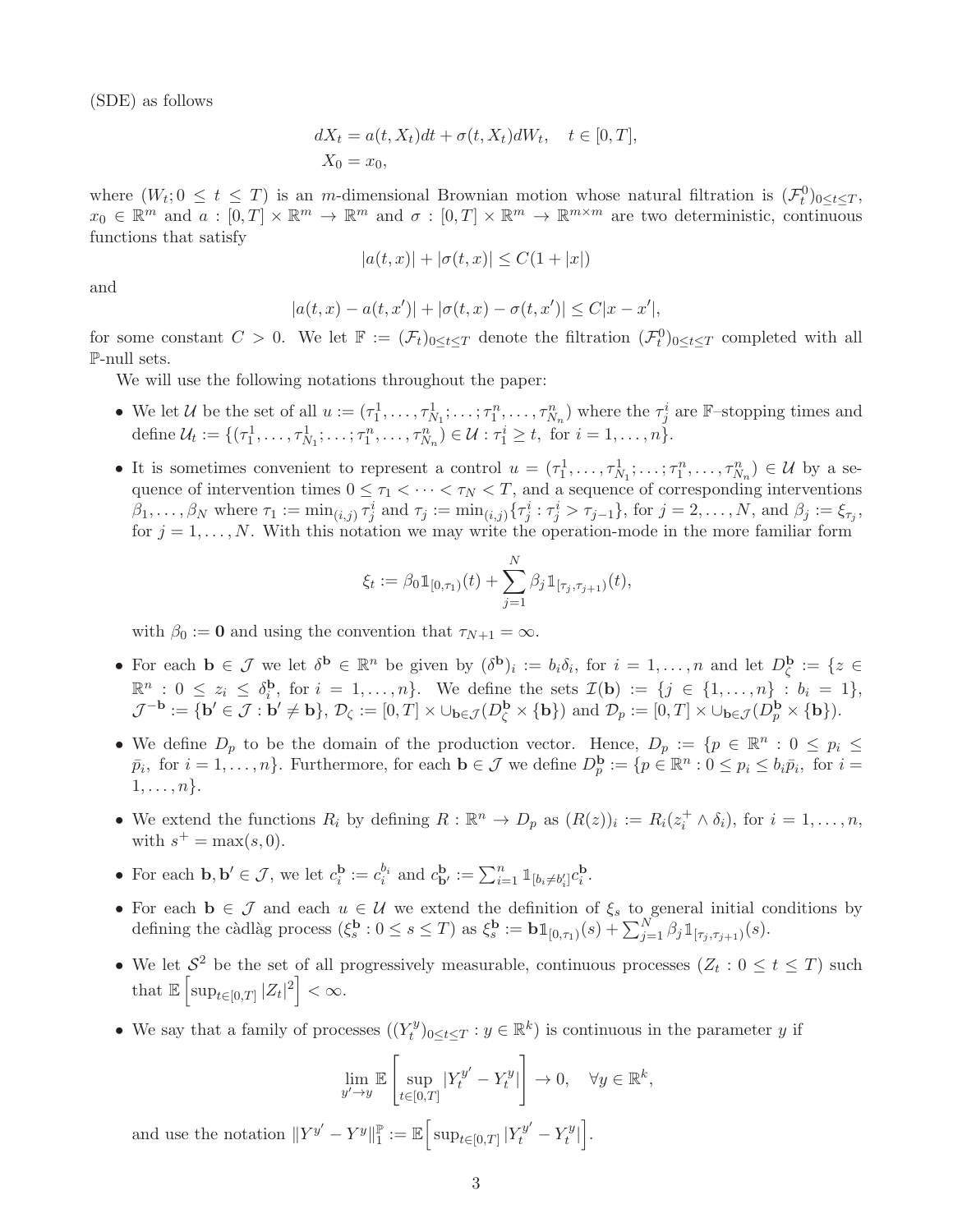Further, we assume that:

- We assume that the switching costs,  $c_i^0: [0, T] \to \mathbb{R}_+$  and  $c_i^1: [0, T] \to \mathbb{R}_+$  are Lipschitz continuous functions such that  $\min_{t \in [0,T]} c_i^0(t) + \min_{t \in [0,T]} c_i^1(t) > 0$ , for  $i = 1, ..., n$ .
- We make the additional assumption that the terminal rewards  $(h_{\mathbf{b}})_{\mathbf{b}\in\mathcal{J}}$  satisfy

<span id="page-3-4"></span>
$$
h_{\mathbf{b}}(x,p) \ge \max_{\beta \in \mathcal{J}^{-\mathbf{b}}} \left\{ -c_{\beta}^{\mathbf{b}}(T) + h_{\beta}(x,p \wedge R(\delta^{\beta})) \right\}, \quad \forall (x,p) \in \mathbb{R}^{m} \times D_{p}^{\mathbf{b}},\tag{2.1}
$$

which rules out any switching at time T.

To be able to consider feedback-control formulations we will, for all  $t \in [0, T]$  and  $x \in \mathbb{R}^m$ , define the process  $(X_s^{t,x}; 0 \le s \le T)$  as the strong solution to

$$
dX_s^{t,x} = a(s, X_s^{t,x})ds + \sigma(s, X_s^{t,x})dW_s, \quad \forall s \in [t, T],
$$
  

$$
X_s^{t,x} = x, \quad \forall s \in [0, t].
$$

A standard result (see *e.g.* Theorem 6.16, p. 49 in [\[20\]](#page-23-10)) is that, for any  $\theta \geq 1$ , there exist constants  $C_1^X > 0$  and  $C_2^X > 0$  such that

<span id="page-3-0"></span>
$$
\mathbb{E}\left[\sup_{s\in[0,T]} |X_s^{t,x}|^\theta\right] \le C_1^X(1+|x|^\theta) \tag{2.2}
$$

and for all  $t' \in [0, T]$  and all  $x' \in \mathbb{R}$ 

$$
\mathbb{E}\left[\sup_{s\in[0,T]}|X_s^{t,x}-X_s^{t',x'}|^\theta\right] \le C_2^X(1+|x|^\theta)(|x-x'|^\theta+|t'-t|^{\theta/2}).\tag{2.3}
$$

As mentioned above we will assume that  $\psi_{\bf b}$  and  $h_{\bf b}$  are locally Lipschitz continuous and of polynomial growth, for all  $\mathbf{b} \in \mathcal{J}$ . Hence, there exist constants  $C^{\psi} > 0$ ,  $C^h > 0$  and  $\gamma \geq 1$  such that  $|\psi_{\mathbf{b}}(t, x, p)| \leq$  $C^{\psi}(1+|x|^{\gamma})$  and  $|h_{\mathbf{b}}(x,p)| \leq C^h(1+|x|^{\gamma})$ , for all  $(x,t,p,\mathbf{b}) \in \mathbb{R}^m \times \mathcal{D}_p$ .

Now, [\(2.2\)](#page-3-0) implies that, for each  $\theta \geq 1$ , there are constants  $C_1^{\psi}$  $C_1^{\psi}$  (=  $C_1^{\psi}$  $\binom{\psi}{1}(\theta)$  and  $C_1^h$  (=  $C_1^h(\theta)$ ) such that, for all  $(x, t, p, \mathbf{b}) \in \mathbb{R}^m \times \mathcal{D}_p$ ,

$$
\mathbb{E}\left[\sup_{s\in[t,T]}|\psi_{\mathbf{b}}(s,X_s^{t,x},p)|^{\theta}\right] \leq C_1^{\psi}(1+|x|^{\gamma\theta})\tag{2.4}
$$

and

<span id="page-3-3"></span><span id="page-3-2"></span><span id="page-3-1"></span>
$$
\mathbb{E}\left[|h_{\mathbf{b}}(X_T^{t,x},p)|^\theta\right] \le C_1^h(1+|x|^{\gamma\theta}).\tag{2.5}
$$

Hence, we have

$$
\mathbb{E}\left[\int_0^T \max_{\mathbf{b}\in\mathcal{J}} \sup_{p\in D_p^{\mathbf{b}}} |\psi_{\mathbf{b}}(s, X_s^{t,x}, p)|^\theta ds\right] \le TC_1^{\psi}(1+|x|^{\gamma\theta})\tag{2.6}
$$

and in particular

$$
\mathbb{E}\left[\int_{t}^{T} \max_{\mathbf{b}\in\mathcal{J}} \sup_{p\in D_{p}^{\mathbf{b}}} |\psi_{\mathbf{b}}(s,X_{s},p)|^{\theta} ds\right] \leq TC_{1}^{\psi}(1+|x_{0}|^{\gamma\theta}).\tag{2.7}
$$

Local Lipschitz continuity implies that, for every  $\rho > 0$ , there exist  $C_{\rho}^{\psi}, C_{\rho}^{h} > 0$  such that,

$$
|\psi_{\mathbf{b}}(t,x,p) - \psi_{\mathbf{b}}(t,x',p')|^2 1\!\!1_{[|x| \vee |x'| \leq \rho]} \leq C^{\psi}_{\rho}(|x-x'| + |p-p'|)
$$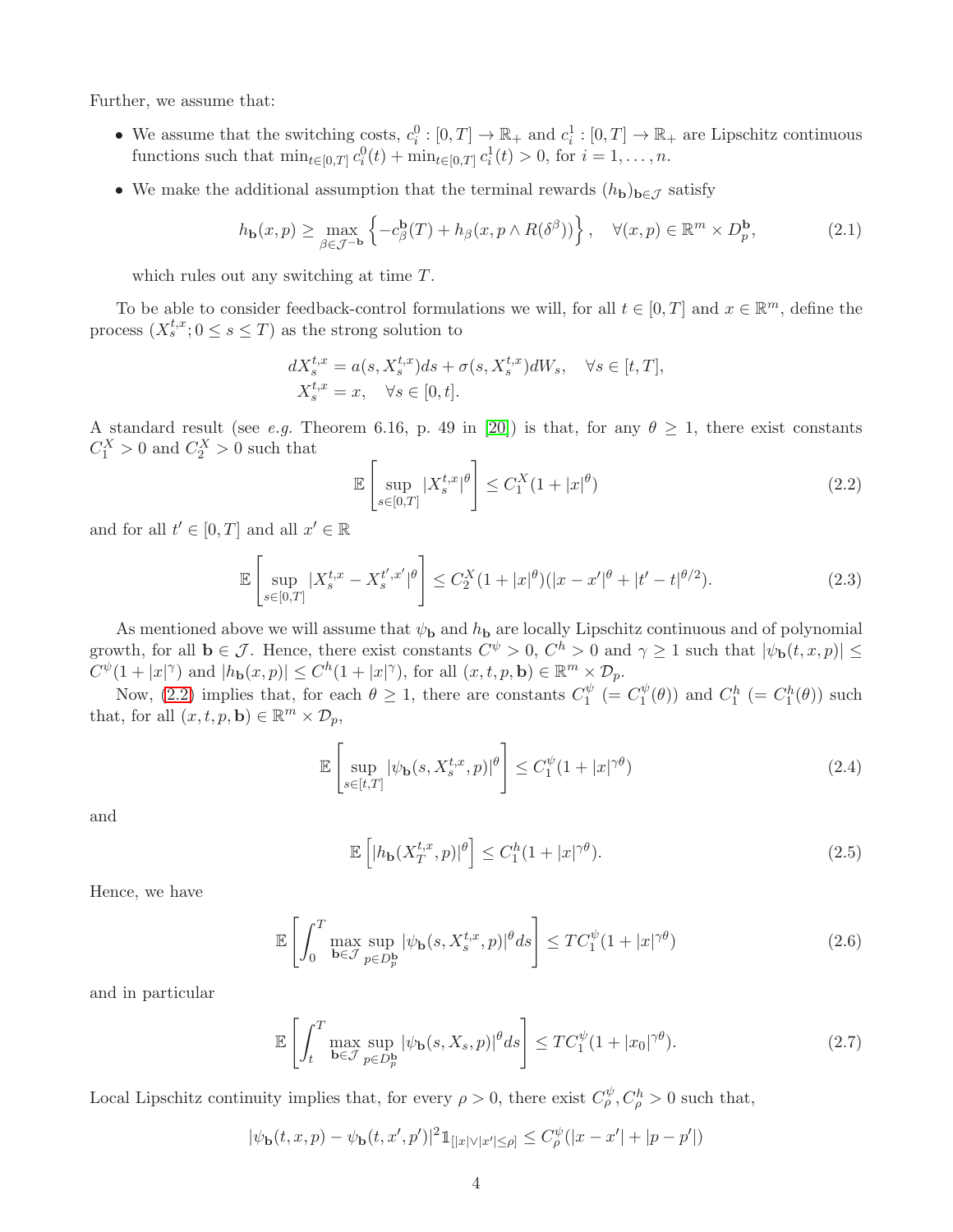and

$$
|h_{\mathbf{b}}(x,p) - h_{\mathbf{b}}(x',p')|^2 1_{[|x| \vee |x'| \le \rho]} \le C_{\rho}^h(|x-x'| + |p-p'|)
$$

for all  $(x, t, p, \mathbf{b}) \in \mathbb{R}^m \times \mathcal{D}_p$  and  $(x', t', p', \mathbf{b}) \in \mathbb{R}^m \times \mathcal{D}_p$ . We thus have

$$
\mathbb{E}\left[\sup_{s\in[0,T]}|\psi_{\mathbf{b}}(s,X_s^{t,x},p)-\psi_{\mathbf{b}}(s,X_s^{t',x'},p')|^2\right] = \mathbb{E}\left[\sup_{s\in[0,T]}|\psi_{\mathbf{b}}(s,X_s^{t,x},p)-\psi_{\mathbf{b}}(s,X_s^{t',x'},p')|^2\mathbb{1}_{[|X_s^{t,x}|\vee|X_s^{t',x'}|\geq\rho]} + |\psi_{\mathbf{b}}(s,X_s^{t,x},p)-\psi_{\mathbf{b}}(s,X_s^{t',x'},p')|^2\mathbb{1}_{[|X_s^{t,x}|\vee|X_s^{t',x'}|\geq\rho]}\right]
$$
  
\n
$$
\leq \mathbb{E}\left[\sup_{s\in[t\vee t',T]}\left\{C_\rho^{\psi}(|X_s^{t,x}-X_s^{t',x'}|+|p-p'|)\right.\right.\\ \left. +C^{\psi}(2+|X_s^{t,x}|^{2\gamma}+|X_s^{t',x'}|^{2\gamma})\mathbb{1}_{[|X_s^{t,x}|\vee|X_s^{t',x'}|\geq\rho]}\right\}\right]
$$
  
\n
$$
\leq C_\rho^{\psi}(C_2^X(1+|x|)(|x-x'|+|t'-t|^{1/2})+|p-p'|)\right.\\ \left. +C^{\psi}(2+C_1^X(2+|x|^{2\gamma}+|x'|^{2\gamma}))\frac{C_1^X(2+|x|^{2\gamma}+|x'|^{2\gamma})}{\rho},
$$

where we have used Markov's inequality (see *e.g.* Gut [\[12,](#page-23-11) p. 120]) in the last step. Now, since  $\rho > 0$  was arbitrary we get

$$
\lim_{(t',x',p') \to (t,x,p)} \mathbb{E}\left[\sup_{s \in [0,T]} |\psi(s, X_s^{t,x}, p) - \psi(s, X_s^{t',x'}, p')|^2\right] = 0. \tag{2.8}
$$

and by a similar argument we have

$$
\lim_{(t',x',p') \to (t,x,p)} \mathbb{E}\left[|h(X_T^{t,x},p) - h(X_T^{t',x'},p')|^2\right] = 0. \tag{2.9}
$$

Furthermore, the Lipschitz continuity of  $R_i$  implies that there is a constant  $C^R > 0$  such that  $|R_i(t) - R_i(s)| \leq C^R |t - s|$ , for all  $(t, s) \in [0, \delta_i]^2$ .

The above estimates will be used to provide a solution to the operators problem defined as:

**Problem 1.** Let U be the set of all  $u := (\tau_1^1, \ldots, \tau_{N_1}^1; \ldots; \tau_1^n, \ldots, \tau_{N_n}^n)$  where the  $\tau_j^i$  are F-stopping times. Find  $u^* \in \mathcal{U}$ , such that

<span id="page-4-3"></span><span id="page-4-2"></span>
$$
J(u^*) = \sup_{u \in \mathcal{U}} J(u). \tag{2.10}
$$

To facilitate the solution of Problem 1 we use the following proposition, which is a standard result for optimal switching problems with strictly positive switching costs.

<span id="page-4-1"></span>**Proposition 2.1.** Let  $\mathcal{U}^f$  be the set of finite strategies, i.e.  $\mathcal{U}^f := \{u \in \mathcal{U} : \mathbb{P}[(\omega : \sum_{i=1}^n N_i(\omega) > k, \forall k > 0)] =$ 0}*. Then,*

<span id="page-4-0"></span>
$$
\sup_{u \in \mathcal{U}} J(u) = \sup_{u \in \mathcal{U}^f} J(u). \tag{2.11}
$$

*Proof.* Assume that  $u \in \mathcal{U} \setminus \mathcal{U}^f$  and let  $B := (\omega : \sum_{i=1}^n N_i(\omega) > k, \forall k > 0)$ , then  $\mathbb{P}[B] > 0$  and we have

$$
J(u) \leq \mathbb{E}\bigg[\int_0^T \max_{\mathbf{b}\in\mathcal{J}}\sup_{p\in D_p^{\mathbf{b}}}|\psi_{\mathbf{b}}(s,X_s,p)|ds - 1\!\!1_{B}\sum_{i=1}^n\lfloor N_i/2\rfloor \Big(\min_{t\in[0,T]}c_i^0(t) + \min_{t\in[0,T]}c_i^1(t)\Big)\bigg] = -\infty,
$$

since  $\min_{t\in[0,T]} c_i^0(t) + \min_{t\in[0,T]} c_i^1(t) > 0$ . Now, by [\(2.5\)](#page-3-1) and [\(2.7\)](#page-3-2) there is a constant  $C > 0$  such that  $J(u) > -C$ , for  $u = \emptyset$  and  $(2.11)$  follows.  $\Box$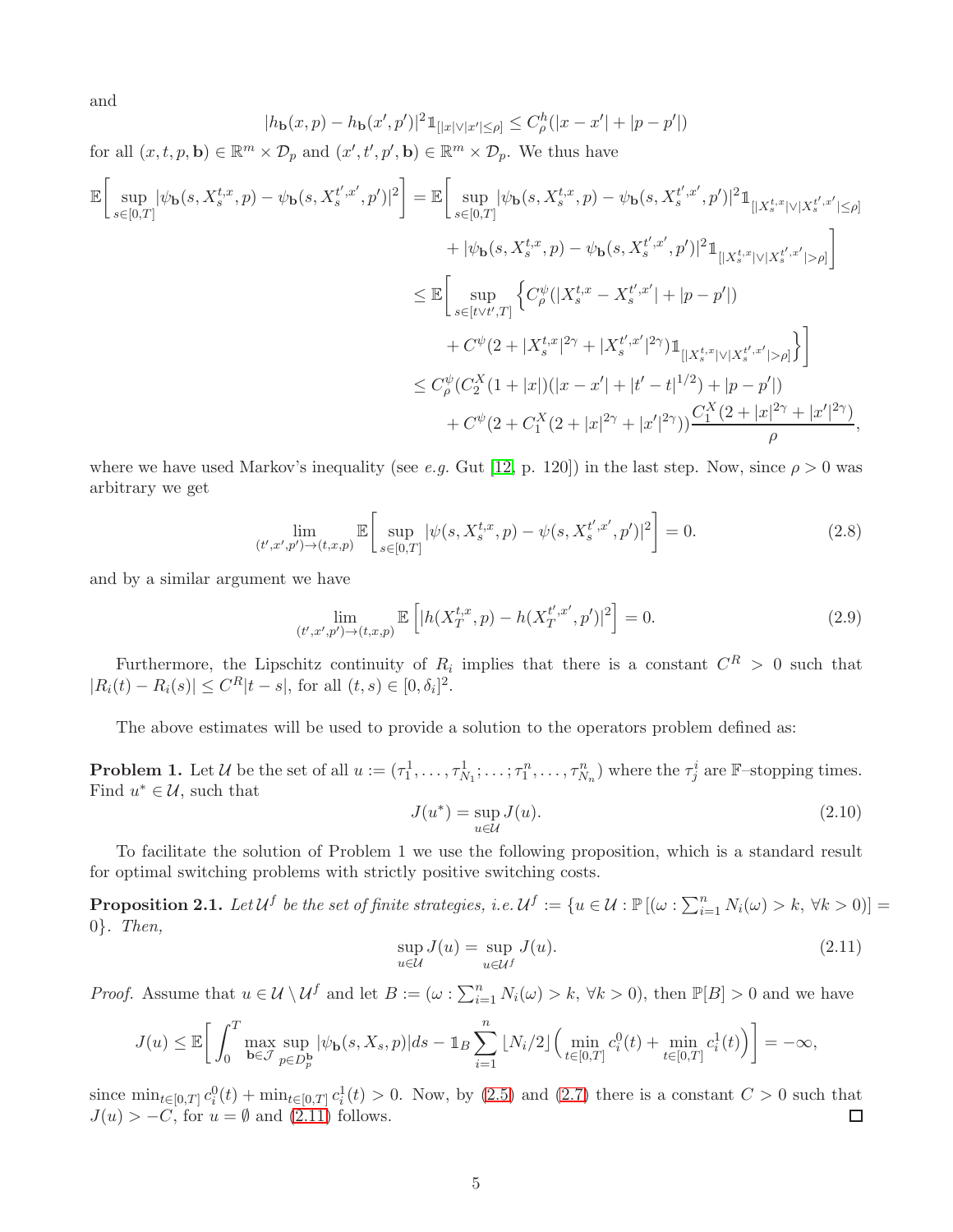#### 3 Solution by state space augmentation

The problem of finding a control that minimizes  $(1.1)$  is non-Markovian in the state  $(t, X_t, \xi_t)$  due to the delays, which prevents us from uniquely determining  $p(t)$  from the operating mode  $\xi_t$ . To remove delays in impulse control problems with uniform delivery lags it was proposed in [\[4\]](#page-23-12) to augment the state space with the additional state, capacity of "projects in the pipe". With non-uniform delays and ramping this approach is not applicable. However, we can still apply a state space augmentation to remove the delays (see *e.g.* [\[5\]](#page-23-9)).

By adding the càdlàg,  $\mathcal{F}_t$ -adapted process  $(\zeta_t : 0 \le s \le T)$  defined as

$$
(\zeta_t)_i := \sum_{j=1}^{\lceil N_i/2 \rceil} \left( (t - \tau_{2j-1}^i) \wedge \delta_i \right) \mathbb{1}_{\lceil \tau_{2j-1}^i, \tau_{2j}^i \rceil} (t)
$$

we retain a Markov problem in the state  $(t, X_t, \xi_t, \zeta_t)$ . The output vector can now be written  $p(t) = R(\zeta_t)$ . Consider a control  $u \in \mathcal{U}$ . For each  $\mathbf{b} \in \mathcal{J}$  and each  $z \in D_{\zeta}^{\mathbf{b}}$  we define  $(\zeta_s^{t,z,\mathbf{b}} : 0 \leq s \leq T)$  as

$$
(\zeta_s^{t,z,\mathbf{b}})_i := \mathbb{1}_{[b_i=0]} \sum_{j=1}^{\lceil N_i/2 \rceil} \left( (s - \tau_{2j-1}^i) \wedge \delta_i \right) \mathbb{1}_{[\tau_{2j-1}^i, \tau_{2j}^i)}(s)
$$
  
+ 
$$
\mathbb{1}_{[b_i=1]} \left\{ \left( (s - t + z_i)^+ \wedge \delta_i \right) \mathbb{1}_{[t,\tau_1^i)}(s) + \sum_{j=1}^{\lfloor N_i/2 \rfloor} \left( (s - \tau_{2j}^i) \wedge \delta_i \right) \mathbb{1}_{[\tau_{2j}^i, \tau_{2j+1}^i)}(s) \right\}.
$$

#### 3.1 Verification theorem

The following verification theorem is an adaptation of Theorem 1 in [\[9\]](#page-23-2) to the case with execution delays:

<span id="page-5-1"></span>**Theorem 3.1.** Assume that there exists a family of processes  $((Y_s^{t,z,\mathbf{b}})_{0\leq s\leq T} : (t,z,\mathbf{b}) \in \mathcal{D}_{\zeta})$  each in  $\mathcal{S}^2$ such that  $Y_s^{t,z,\mathbf{b}}$  is continuous in  $(t, z)$  and

$$
Y_s^{t,z,\mathbf{b}} := \underset{\tau \in \mathcal{T}_s}{\text{ess sup}} \mathbb{E} \bigg[ \int_s^{\tau \wedge T} \psi_{\mathbf{b}} \left( r, X_r, R(z + (r - t)\mathbf{b}) \right) dr + \mathbb{1}_{[\tau \ge T]} h_{\mathbf{b}} \left( X_T, R(z + (T - t)\mathbf{b}) \right) + \mathbb{1}_{[\tau < T]} \underset{\beta \in \mathcal{J}^{-\mathbf{b}}}{\text{max}} \left\{ -c_{\beta}^{\mathbf{b}}(\tau) + Y_{\tau}^{\tau, (z + (\tau - t)\mathbf{b}) + \wedge \delta^{\beta}, \beta} \right\} \bigg| \mathcal{F}_s \bigg]. \tag{3.1}
$$

*Then*  $((Y_s^{t,z,\mathbf{b}})_{0\leq s\leq T} : (t,z,\mathbf{b}) \in \mathcal{D}_{\zeta})$  *is unique and* 

- *(i)* Satisfies  $Y_0^{0,0,0} = \sup_{u \in \mathcal{U}} J(u)$ .
- (*ii*) Defines the sequence  $(\tau_1^*, \ldots, \tau_{N^*}^*; \beta_1^*, \ldots, \beta_{N^*}^*)$ , where  $(\tau_j^*)_{1 \leq j \leq N^*}$  is a sequence of  $\mathbb{F}$ -stopping times *given by*

<span id="page-5-0"></span>
$$
\tau_1^* := \inf \left\{ s \ge 0 : \ Y_s^{0,0,0} = \max_{\beta \in \mathcal{J}^{-0}} \left\{ -c_\beta^0(s) + Y_s^{s,0,\beta} \right\} \right\} \tag{3.2}
$$

*and*

$$
\tau_j^* := \inf \left\{ s \ge \tau_{j-1}^* : Y_s^{\tau_{j-1}^*, z_{j-1}^*, \beta_{j-1}^*} = \max_{\beta \in \mathcal{J}^{-\beta_{j-1}^*}} \left\{ -c_{\beta}^{\beta_{j-1}^*}(s) + Y_s^{s, (z_{j-1}^* + (s - \tau_{j-1}^*)\beta_{j-1}^*) \wedge \delta^{\beta}, \beta} \right\} \right\}, \tag{3.3}
$$

 $for \, j \geq 2, \, and \, (\beta_j^*)_{1 \leq j \leq N^*} \, is \, defined \, as \, a \, measurable \, selection \, of$ 

$$
\beta_j^* \in \underset{\beta \in \mathcal{J}}{\arg \max} \left\{ -c_{\beta}^{\beta_{j-1}^*}(\tau_j^*) + Y_{\tau_j^*}^{\tau_j^*,(z_{j-1}^*+(\tau_j^*-\tau_{j-1}^*)\beta_{j-1}^*) \wedge \delta^{\beta}, \beta} \right\},
$$

 $where z_j^* := (z_{j-1}^* + (\tau_j^* - \tau_{j-1}^*)\beta_{j-1}^*) \wedge \delta^{\beta_j^*}, with z_0^* := 0 and \beta_0^* = 0; and N^* := \max\{j : \tau_j^* \leq T\}.$ *Then*  $u^* = (\tau_1^*, \ldots, \tau_{N^*}^*, \beta_1^*, \ldots, \beta_{N^*}^*)$  *is an optimal strategy for Problem 1.*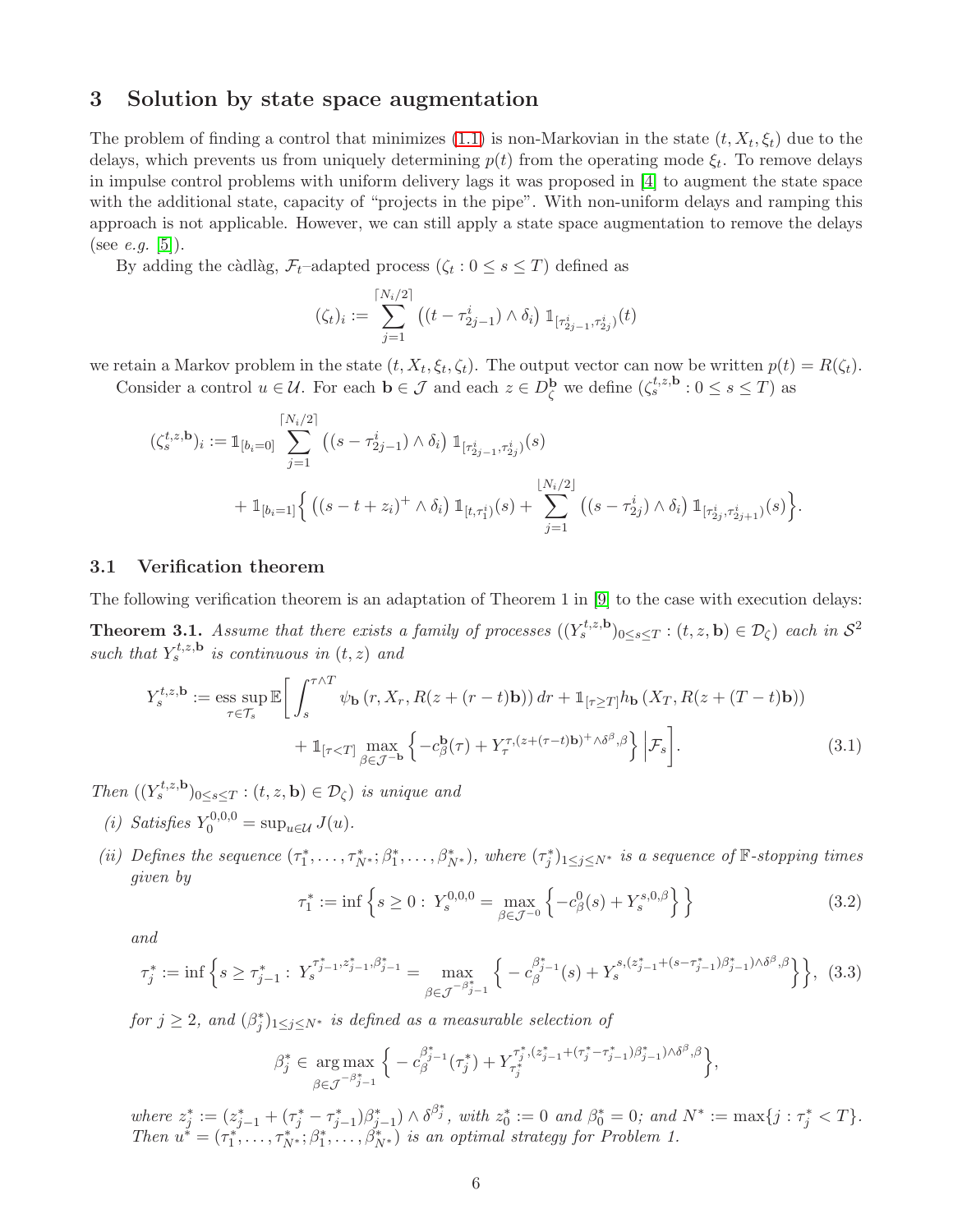*Proof.* Note that the proof amounts to showing that for all  $(t, z, \mathbf{b}) \in \mathcal{D}_{\zeta}$ , we have

$$
Y_s^{t,z,\mathbf{b}} := \operatorname*{\mathrm{ess~sup}}\limits_{u \in \mathcal{U}_s^f} \mathbb{E}\bigg[\int_s^T \psi_{\xi_r^{\mathbf{b}}}\left(r, X_r, R(\zeta_r^{t,z,\mathbf{b}})\right) dr + h_{\xi_T^{\mathbf{b}}}\left(X_T, R(\zeta_T^{t,z,\mathbf{b}})\right) - \sum_{j=1}^N c_{\beta_j}^{\beta_{j-1}}(\tau_j) \Big| \mathcal{F}_s\bigg],
$$

for all  $s \in [t, T]$ , where  $\mathcal{U}_t^f$ <sup>f</sup> is the subset of  $\mathcal{U}^f$  with  $\tau_1 \geq t$ , P-a.s. and  $\beta_0 = \mathbf{b}$ . Then uniqueness is immediate,  $(i)$  follows from Proposition [2.1](#page-4-1) and  $(ii)$  follows from repeated use of the definition of the Snell envelope (see *e.g.* Appendix D of Karatzas and Shreve [\[14\]](#page-23-13) or Proposition 2 of Djehiche, Hamadène and Popier [\[9\]](#page-23-2)).

First, define

$$
Z_s := Y_s^{0,0,0} + \int_0^s \psi_0(r, X_r, 0) dr.
$$

Then by Proposition 2 of [\[9\]](#page-23-2)  $Z_s$  is the smallest supermartingale that dominates

$$
\left(\int_0^s \psi_0(r, X_r, 0) dr + \mathbb{1}_{[s=T]} h_0(X_T, 0) + \mathbb{1}_{[s
$$

and

$$
Y_0^{0,0,0} = \underset{\tau \in \mathcal{T}_0}{\text{ess sup}} \mathbb{E} \bigg[ \int_0^{\tau \wedge T} \psi_0(r, X_r, 0) \, dr + \mathbb{1}_{[\tau \ge T]} h_0(X_T, 0) + \mathbb{1}_{[\tau < T]} \max_{\beta \in \mathcal{J}^{-0}} \left\{ -c_\beta^0(\tau) + Y_\tau^{\tau, 0, \beta} \right\} \bigg]
$$
\n
$$
= \mathbb{E} \bigg[ \int_0^{\tau_1^* \wedge T} \psi_0(r, X_r, 0) \, dr + \mathbb{1}_{[\tau_1^* \ge T]} h_0(X_T, 0) + \mathbb{1}_{[\tau_1^* < T]} \max_{\beta \in \mathcal{J}^{-0}} \left\{ -c_\beta^0(\tau_1^*) + Y_{\tau_1^*}^{\tau_1^*, 0, \beta} \right\} \bigg]
$$
\n
$$
= \mathbb{E} \bigg[ \int_0^{\tau_1^* \wedge T} \psi_0(r, X_r, 0) \, dr + \mathbb{1}_{[\tau_1^* \ge T]} h_0(X_T, 0) + \mathbb{1}_{[\tau_1^* < T]} \left\{ -c_{\beta_1^*}^0(\tau_1^*) + Y_{\tau_1^*}^{\tau_1^*, z_1^*, \beta_1^*} \right\} \bigg]
$$

Now suppose that, for some  $j' > 0$  we have, for all  $j \leq j'$ ,

$$
Y_{s}^{\tau_{j-1}^{*},z_{j-1}^{*},\beta_{j-1}^{*}} = \mathbb{E}\bigg[\int_{s}^{\tau_{j}^{*}\wedge T} \psi_{\beta_{j-1}^{*}}\left(r,X_{r},R(z_{j-1}^{*}+(r-\tau_{j-1}^{*})\beta_{j-1}^{*})\right)dr
$$
  
+ 
$$
\mathbb{1}_{[\tau_{j}^{*}\geq T]}h_{\beta_{j-1}^{*}}\left(X_{T},R(z_{j-1}^{*}+(T-\tau_{j-1}^{*})\beta_{j-1}^{*})\right)+\mathbb{1}_{[\tau_{j}^{*}
$$

under  $\|\cdot\|_{1}^{\mathbb{P}},$  for each  $\tau_{j-1}^{*} \leq s \leq T$ . By the definition of  $Y_{s}^{t,z,\mathbf{b}}$  in [\(3.1\)](#page-5-0) we have that for each  $(t,z,\mathbf{b}) \in \mathcal{D}_{\zeta}$ ,

$$
Z^{t,z,\mathbf{b}} := \left(Y_s^{t,z,\mathbf{b}} + \int_0^s \psi_\mathbf{b}\left(r, X_r, R(z + (r-t)\mathbf{b})\right) dr : 0 \le s \le T\right)
$$

is the smallest supermartingale that dominates the process

$$
\left(\int_0^s \psi_{\mathbf{b}}(r, X_r, R(z + (r - t)\mathbf{b})) dr + \mathbb{1}_{[s=T]} h_{\mathbf{b}}(X_T, R(z + (T - t)\mathbf{b})) + \mathbb{1}_{[s
$$

For all  $M \geq 1$ , let  $(G_l^M)_{1 \leq l \leq M}$  be an  $\epsilon(M)$ -partition of  $D_{\zeta}^{\mathbf{b}}$  (with  $\epsilon(M) \to 0$  as  $M \to \infty$ ) and let  $(z_l^M)_{1 \leq j \leq M}$  be a sequence of points such that  $z_l^M \in G_l^M$ , for  $l = 1, ..., M$ . For  $M, N \geq 1$  and  $s \geq \tau_{j'}^*$ , define

$$
\hat{Y}^{M,N}_s := \sum_{{\bf b} \in \mathcal{J}} \mathbbm{1}_{[\beta^*_{j'} = {\bf b}]} \sum_{k=0}^{N-1} \mathbbm{1}_{[kT/N \leq \tau^*_{j'} < (k+1)T/N]} \sum_{l=1}^M \mathbbm{1}_{[z^*_{j'} \in G^M_l]} Y^{kT/N, z^M_l, {\bf b}}_s.
$$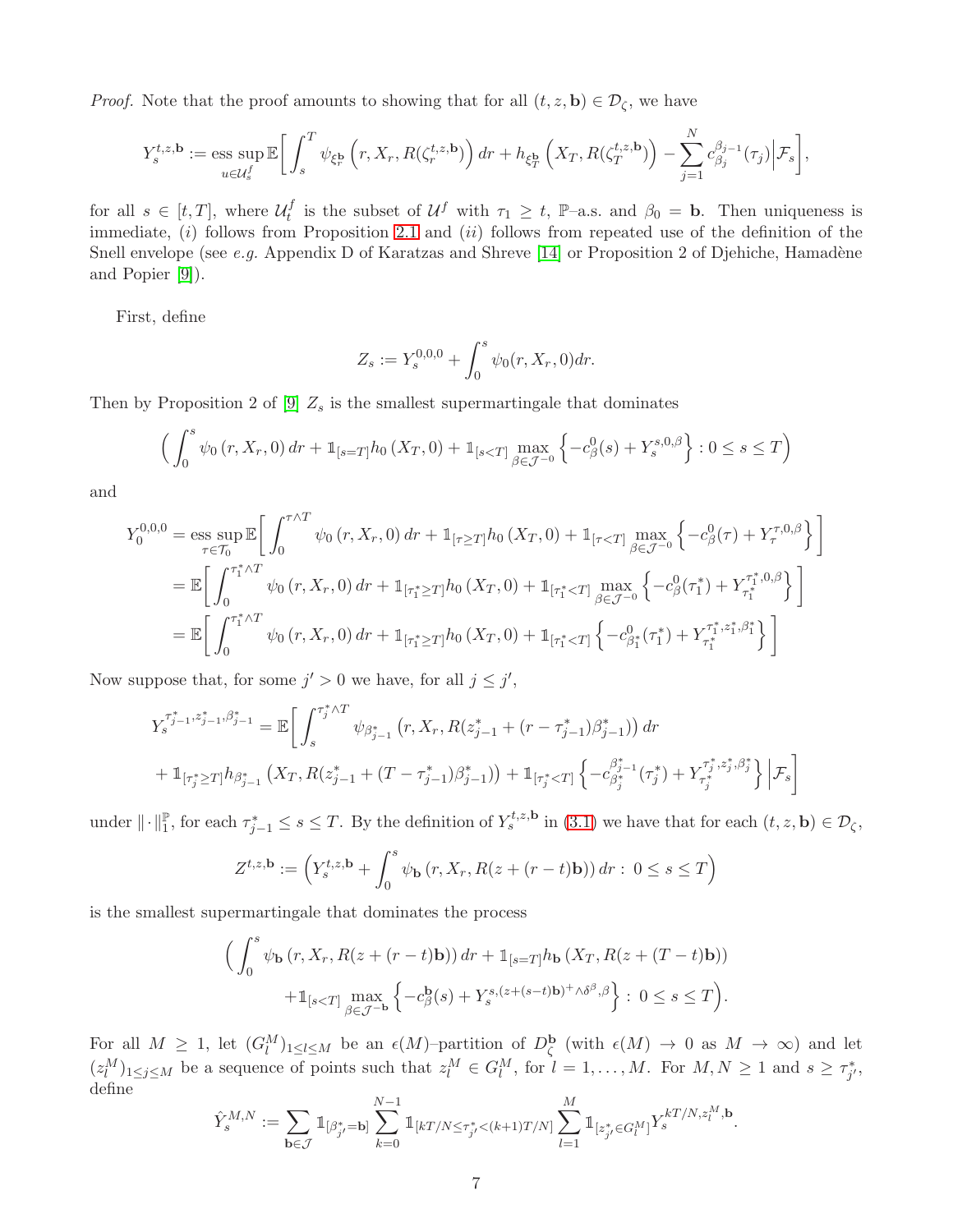Now,  $\mathbb{1}_{\left[\beta_{j'}^{*}=\mathbf{b}\right]}\mathbb{1}_{\left[kT/N\leq\tau_{j'}^{*}\leq (k+1)T/N\right]}\mathbb{1}_{\left[z_{j'}^{*}\in G_{l}^{M}\right]}\left(Y_{s}^{kT/N,z_{l}^{M},\mathbf{b}}+\int_{\tau_{j'}^{*}}^{s}\psi_{\mathbf{b}}(r,X_{r},R(z_{l}^{M}+(r-kT/N)\mathbf{b}))dr\right)$  is the product of a  $\mathcal{F}_{\tau_{j'}^*}$ -measurable positive r.v.,  $\mathbb{1}_{[\beta_{j'}^*=\mathbf{b}]} \mathbb{1}_{[kT/N \leq \tau_{j'}^* < (k+1)T/N]} \mathbb{1}_{[z_{j'}^* \in G_l^M]}$ , and a supermartingale, thus, it is a supermartingale for  $s \geq \tau_{j'}^*$ . Hence, as

$$
\Big( \hat{Y}_{s}^{M,N} + \sum_{k=0}^{N-1} \mathbb{1}_{[kT/N \leq \tau_{j'}^* \leq (k+1)T/N]} \sum_{l=1}^{M} \mathbb{1}_{[z_{j'}^* \in G_l^M]} \int_{\tau_{j'}^*}^s \psi_{\beta_{j'}^*}(r,X_r, R(z_l^M + (r-kT/N)\beta_{j'}^*)) dr : \tau_{j'}^* \leq s \leq T \Big)
$$

is the sum of a finite number of supermartingales it is also a supermartingale.

By the continuity of  $Y_s^{t,z,\mathbf{b}}$  in  $(t,z)$  and the continuity of R and  $\psi_{\mathbf{b}}$  we get

$$
\begin{split} &Y_s^{\tau_{j'}^*,z_{j'}^*,\beta_{j'}^*}+\int_{\tau_{j'}^*}^s\psi_{\beta_{j'}^*}(r,X_r,R(z_{j'}^*+(r-\tau_{j'}^*)\beta_{j'}^*))dr=\liminf_{N,M\to\infty}\left\{\hat{Y}_s^{M,N}\\&+\sum_{k=0}^{N-1}\mathbbm{1}_{[kT/N\leq\tau_{j'}^*<(k+1)T/N]}\sum_{l=1}^M\mathbbm{1}_{[z_{j'}^*\in G_l^M]}\int_{\tau_{j'}^*}^s\psi_{\beta_{j'}^*}(r,X_r,R(z_l^M+(r-kT/N)\beta_{j'}^*))dr\right\} \end{split}
$$

under  $\|\cdot\|_1^{\mathbb{P}},$  for all  $s \in [\tau_{j'}^*, T]$ . For all  $\tau_{j'}^* \leq t \leq s$  we have

$$
\begin{split} &\liminf_{N,M\to\infty}\Big\{\hat{Y}_{t}^{M,N}+\sum_{k=0}^{N-1}\mathbbm{1}_{[kT/N\leq \tau_{j'}^{*}< (k+1)T/N]}\sum_{l=1}^{M}\mathbbm{1}_{[z_{j'}^{*}\in G_{l}^{M}]}\int_{\tau_{j'}^{*}}^{t}\psi_{\beta_{j'}^{*}}(r,X_{r},R(z_{l}^{M}+(r-kT/N)\beta_{j'}^{*}))dr\Big\}\\ &\geq \liminf_{N,M\to\infty}\mathbb{E}\bigg[\hat{Y}_{s}^{M,N}+\sum_{k=0}^{N-1}\mathbbm{1}_{[kT/N\leq \tau_{j'}^{*}< (k+1)T/N]}\sum_{l=1}^{M}\mathbbm{1}_{[z_{j'}^{*}\in G_{l}^{M}]}\\ &\qquad\cdot\int_{\tau_{j'}^{*}}^{s}\psi_{\beta_{j'}^{*}}(r,X_{r},R(z_{l}^{M}+(r-kT/N)\beta_{j'}^{*}))dr\Big|\mathcal{F}_{t}\bigg]\\ &\geq \mathbb{E}\bigg[\liminf_{N,M\to\infty}\hat{Y}_{s}^{M,N}+\sum_{k=0}^{N-1}\mathbbm{1}_{[kT/N\leq \tau_{j'}^{*}< (k+1)T/N]}\sum_{l=1}^{M}\mathbbm{1}_{[z_{j'}^{*}\in G_{l}^{M}]}\\ &\qquad\cdot\int_{\tau_{j'}^{*}}^{s}\psi_{\beta_{j'}^{*}}(r,X_{r},R(z_{l}^{M}+(r-kT/N)\beta_{j'}^{*}))dr\Big|\mathcal{F}_{t}\bigg], \end{split}
$$

where the first part follows from the supermartingale property and the second inequality follows from Fatou's lemma. Hence,  $\left(Y_s^{\tau_{j'}^*, z_{j'}^*, \beta_{j'}^*} + \int_{\tau_{j'}^*}^s \psi_{\beta_{j'}^*}(r, X_r, R(z_{j'}^* + (r - \tau_{j'}^*)\beta_{j'}^*) )dr : \tau_{j'}^* \leq s \leq T\right)$  is a supermartingale that dominates

<span id="page-7-0"></span>
$$
\left(\int_{\tau_{j'}^{*}}^{s} \psi_{\beta_{j'}^{*}}(r, X_{r}, R(z_{j'}^{*} + (r - \tau_{j'}^{*})\beta_{j'}^{*})) dr + \mathbb{1}_{[s=T]} h_{\beta_{j'}^{*}}(X_{T}, R(z_{j'}^{*} + (T - \tau_{j'}^{*})\beta_{j'}^{*})) + \mathbb{1}_{[s(3.4)
$$

It remains to show that it is the smallest supermartingale with this property. Let  $(\tilde{Z}_s : 0 \le s \le T)$  be a supermartingale that dominates [\(3.4\)](#page-7-0) for all  $s \in [\tau_j, T]$ . Then, for each  $(t, z, \mathbf{b}) \in \mathcal{D}_{\zeta}$  and  $s \geq t$  we have

$$
\begin{aligned}\n\mathbb{1}_{[\beta_{j'}^*=\mathbf{b}]} \mathbb{1}_{[\tau_{j'}^*=\mathbf{t}]} \mathbb{1}_{[z_{j'}^*=\mathbf{z}]} \tilde{Z}_s &\ge \mathbb{1}_{[\beta_{j'}^*=\mathbf{b}]} \mathbb{1}_{[\tau_{j'}^*=\mathbf{t}]} \mathbb{1}_{[z_{j'}^*=\mathbf{z}]} \Big(\int_t^s \psi_\mathbf{b}\left(r, X_r, R(z+(r-t)\mathbf{b})\right) dr \\
&\quad + \mathbb{1}_{[s=T]} h_\mathbf{b}\left(X_T, R(z+(T-t)\mathbf{b})\right) + \mathbb{1}_{[s
$$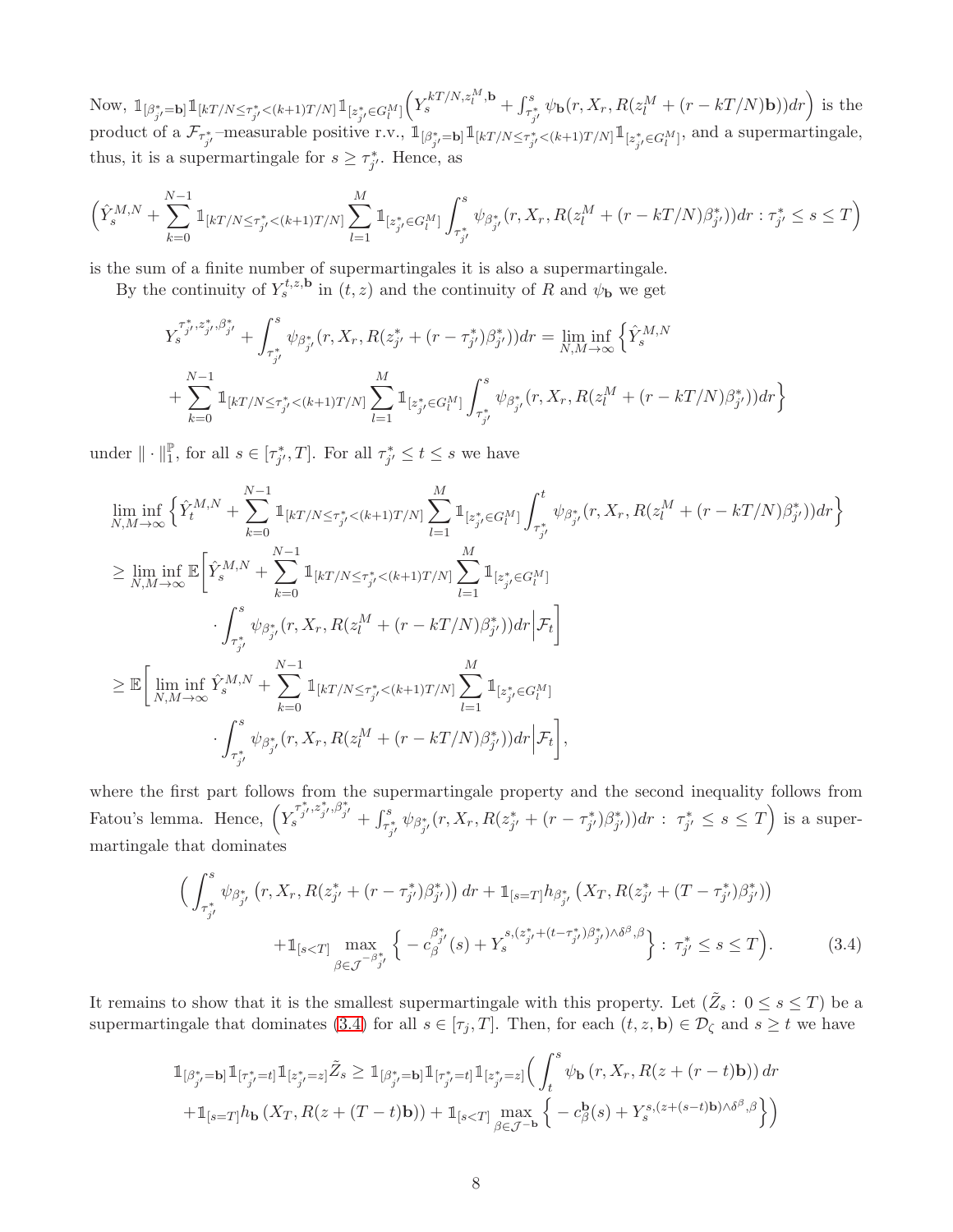which by [\(3.1\)](#page-5-0) gives, that

$$
\mathbbm{1}_{[\beta_{j'}^*=\mathbf{b}]} \mathbbm{1}_{[\tau_{j'}^* = t]} \mathbbm{1}_{[z_{j'}^* = z]} \tilde{Z}_s \geq \mathbbm{1}_{[\beta_{j'}^*=\mathbf{b}]} \mathbbm{1}_{[\tau_{j'}^* = t]} \mathbbm{1}_{[z_{j'}^* = z]} \Big( Y_s^{t,z,\mathbf{b}} + \int_t^s \psi_\mathbf{b}\left(r,X_r, R(z + (r-t)\mathbf{b})\right) dr \Big).
$$

Since this holds for all  $(t, z, \mathbf{b}) \in \mathcal{D}_{\zeta}$  we get

$$
\tilde{Z}_s \geq Y_s^{\tau_{j'}^*, z_{j'}^*, \beta_{j'}^*} + \int_{\tau_{j'}^*}^s \psi\left(r, X_r, R(z_{j'}^* + (r - \tau_{j'}^*)\beta_{j'}^*)\right) dr
$$

for all  $s \geq \tau_{j'}^*$ . Hence,  $\left(Y_{s}^{\tau_{j'}^*, z_{j'}^*, \beta_{j'}^*} + \int_{\tau_{j'}^*}^s \psi_{\beta_{j'}^*}(r, X_r, R(z_{j'}^* + (r - \tau_{j'}^*)\beta_{j'}^*))dr : \tau_{j'}^* \leq s \leq T\right)$  is the Snell envelope of [\(3.4\)](#page-7-0) and

$$
Y_{s}^{\tau_{j'}^{*},z_{j'}^{*},\beta_{j'}^{*}} = \mathbb{E}\bigg[\int_{s}^{\tau_{j'+1}^{*}\wedge T} \psi_{\beta_{j'}^{*}}\left(r, X_{r}, R(z_{j'}^{*} + (r - \tau_{j'}^{*})\beta_{j'}^{*})\right) dr + \mathbb{1}_{[\tau_{j'+1}^{*} \geq T]} h_{\beta_{j'}^{*}}\left(X_{T}, R(z_{j'}^{*} + (T - \tau_{j'}^{*})\beta_{j'}^{*})\right) + \mathbb{1}_{[\tau_{j'+1}^{*} < T]} \left\{-c_{\beta_{j'+1}^{*}}^{*}(\tau_{j'+1}^{*}) + Y_{\tau_{j'+1}^{*}}^{\tau_{j'+1}^{*},z_{j'+1}^{*},\beta_{j'+1}^{*}}\right\} \bigg|\mathcal{F}_{s}\bigg]
$$

under  $\|\cdot\|_1^{\mathbb{P}}$ . By induction we get that for each  $N \geq 0$ 

$$
Y_0^{0,0,0} = \mathbb{E}\bigg[\int_0^{\tau_N^* \wedge T} \sum_{j=0}^{N \wedge N^*} \mathbb{1}_{[\tau_j^* \le r < \tau_{j+1}^*]} \psi_{\beta_j^*}(r, X_r, R(z_j^* + (r - \tau_j^*)\beta_j^*)) dr + \sum_{j=0}^{N \wedge N^*} \mathbb{1}_{[\tau_j^* < T \le \tau_{j+1}^*]} h_{\beta_j^*}(X_T, R(z_j^* + (T - \tau_j^*)\beta_j^*)) - \sum_{j=1}^{N \wedge N^*} c_{\beta_j^*}^{\beta_{j-1}^*}(\tau_j^*) + \mathbb{1}_{[\tau_N^* < T]} Y_{\tau_N^*}^{\tau_N^* \cdot z_N^*, \beta_N^*}\bigg],
$$

where  $(\tau_0^*, \beta_0^*) = (0, \mathbf{0})$ . Letting  $N \to \infty$  while assuming that  $u^* \in \mathcal{U}^f$  we find that  $Y_0^{0,0,0} = J(u^*)$ .

It remains to show that the strategy  $u^*$  is optimal. To do this we pick any other strategy  $\hat{u}$  :=  $(\hat{\tau}_1,\ldots,\hat{\tau}_{\hat{N}};\hat{\beta}_1,\ldots,\hat{\beta}_{\hat{N}}) \in \mathcal{U}^f$  and let  $(\hat{z}_j)_{1 \leq j \leq \hat{N}}$  be defined by the recursion  $\hat{z}_j := (\hat{z}_{j-1} + (\hat{\tau}_j - \hat{\tau}_{j-1})\hat{\beta}_{j-1}) \wedge$  $\delta^{\hat{\beta}_j}$ . By the definition of  $Y_0^{0,0,0}$  $_{0}^{\text{U},0,0}$  in [\(3.1\)](#page-5-0) we have

$$
Y_0^{0,0,0} \geq \mathbb{E}\bigg[\int_0^{\hat{\tau}_1 \wedge T} \psi_0(r, X_r, 0) dr + \mathbb{1}_{[\hat{\tau}_1 \geq T]} h_0(X_T, 0) + \mathbb{1}_{[\hat{\tau}_1 < T]} \max_{\beta \in \mathcal{J}^{-0}} \left\{ -c_\beta^0(\hat{\tau}_1) + Y_{\hat{\tau}_1}^{\hat{\tau}_1,0,\beta} \right\} \bigg]
$$
  

$$
\geq \mathbb{E}\bigg[\int_0^{\hat{\tau}_1 \wedge T} \psi_0(r, X_r, 0) dr + \mathbb{1}_{[\hat{\tau}_1 \geq T]} h_0(X_T, 0) + \mathbb{1}_{[\hat{\tau}_1 < T]} \left\{ -c_{\hat{\beta}_1}^0(\hat{\tau}_1) + Y_{\hat{\tau}_1}^{\hat{\tau}_1, \hat{z}_1, \hat{\beta}_1} \right\} \bigg]
$$

but in the same way

$$
Y_{\hat{\tau}_1}^{\hat{\tau}_1, \hat{z}_1, \hat{\beta}_1} \geq \mathbb{E} \bigg[ \int_{\hat{\tau}_1}^{\hat{\tau}_2 \wedge T} \psi_{\hat{\beta}_1} \left( r, X_r, R(\hat{z}_1 + (r - \hat{\tau}_1) \hat{\beta}_1) \right) dr + \mathbb{1}_{[\hat{\tau}_2 \geq T]} h_{\hat{\beta}_1} \left( X_T, R(\hat{z}_1 + (T - \hat{\tau}_1) \hat{\beta}_1) \right) + \mathbb{1}_{[\hat{\tau}_2 < T]} \left\{ -c_{\hat{\beta}_2}^{\hat{\beta}_1}(\hat{\tau}_2) + Y_{\hat{\tau}_2}^{\hat{\tau}_2, \hat{z}_2, \hat{\beta}_2} \right\} \bigg| \mathcal{F}_{\hat{\tau}_1} \bigg],
$$

P–a.s. By repeating this argument and using the dominated convergence theorem we find that  $J(u^*) \geq$  $J(\hat{u})$  which proves that  $u^*$  is in fact optimal and thus belongs to  $\mathcal{U}^f$ .  $\Box$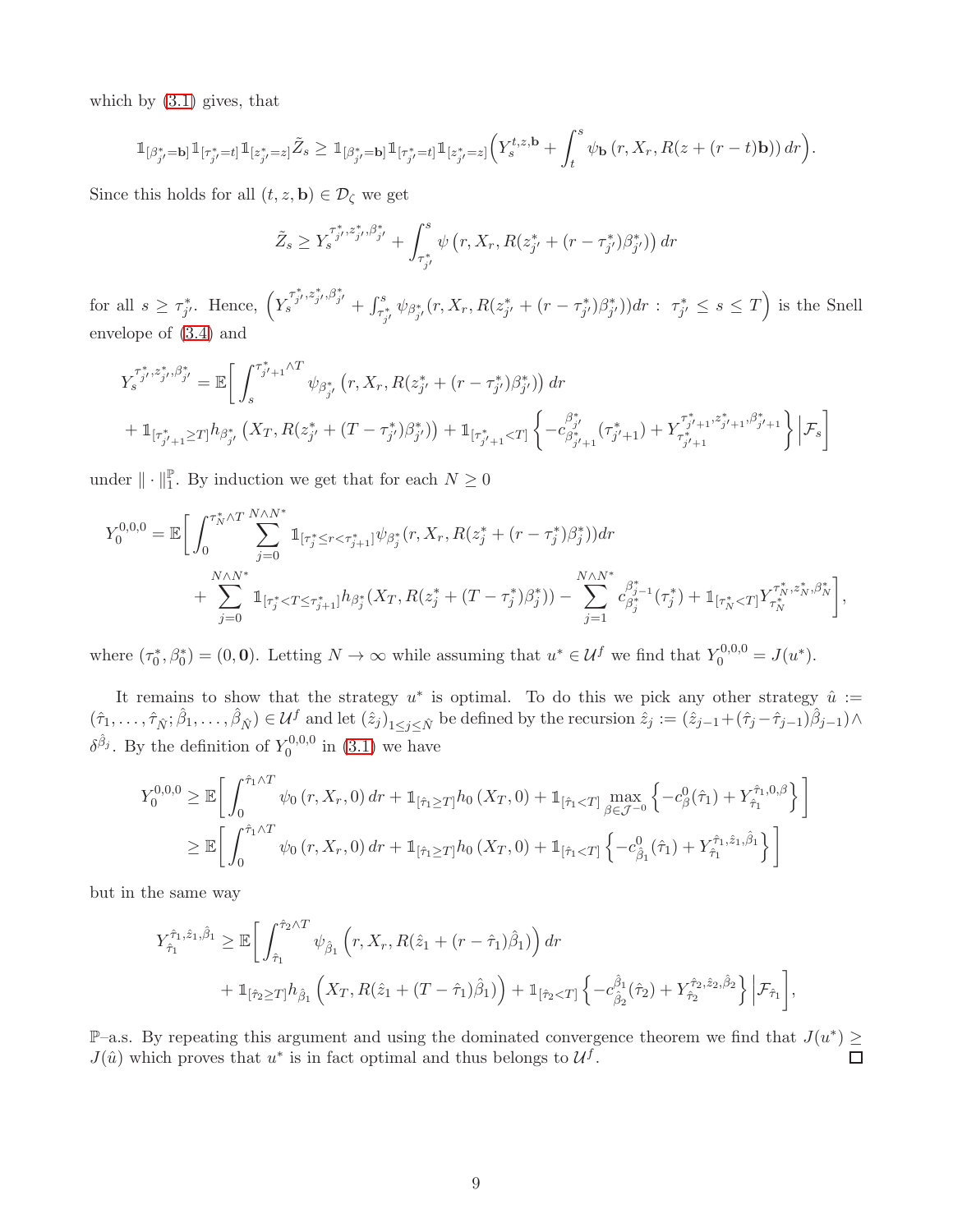#### 3.2 Existence

Theorem [3.1](#page-5-1) presumes existence of the families  $((Y_s^{t,z,\mathbf{b}})_{0\leq s\leq T} : (t,z,\mathbf{b}) \in \mathcal{D}_\zeta)$ . To obtain a satisfactory solution to Problem 1, we thus need to establish existence. The general existence proof (see [\[7,](#page-23-0) [9\]](#page-23-2)) goes by defining a sequence  $((Y_s^{t,z,\mathbf{b},k})_{0\leq s\leq T} : (t,z,\mathbf{b}) \in \mathcal{D}_{\zeta})_{k\geq 0}$  of families of processes as

<span id="page-9-2"></span><span id="page-9-1"></span>
$$
Y_s^{t,z,\mathbf{b},0} := \mathbb{E}\left[\int_s^T \psi_\mathbf{b}\left(r, X_r, R(z+(r-t))\right) dr + h_\mathbf{b}\left(X_T, R(z+(T-t)\mathbf{b})\right) \Big| \mathcal{F}_s\right] \tag{3.5}
$$

and

$$
Y_s^{t,z,\mathbf{b},k} := \underset{\tau \in \mathcal{T}_s}{\text{ess sup}} \mathbb{E} \bigg[ \int_s^{\tau \wedge T} \psi_{\mathbf{b}} \left( r, X_r, R(z + (r - t)\mathbf{b}) \right) dr + \mathbb{1}_{[\tau \ge T]} h_{\mathbf{b}} \left( X_T, R(z + (T - t)\mathbf{b}) \right) + \mathbb{1}_{[\tau < T]} \underset{\beta \in \mathcal{J}^{-\mathbf{b}}}{\text{max}} \left\{ -c_{\beta}^{\mathbf{b}}(\tau) + Y_{\tau}^{\tau, (z + (\tau - t)\mathbf{b}) + \wedge \delta^{\beta}, \beta, k - 1} \right\} \bigg| \mathcal{F}_s \bigg] \tag{3.6}
$$

for  $k \geq 1$ , and then showing that this sequence converges to a family  $((\tilde{Y}_{s}^{t,z,\mathbf{b}})_{0 \leq s \leq T} : (t,z,\mathbf{b}) \in \mathcal{D}_{\zeta})$  of  $\mathcal{S}^{2}$ processes that satisfy the verification theorem. First we note that by letting  $\mathcal{U}_t^k := \{(\tau_1, \ldots, \tau_N; \beta_1, \ldots, \beta_N) \in$  $\mathcal{U}_t: N \leq k$  and using a reasoning similar to that in the proof of Theorem [3.1](#page-5-1) it follows that

<span id="page-9-0"></span>
$$
Y_s^{t,z,\mathbf{b},k} = \underset{u \in \mathcal{U}_s^k}{\text{ess sup}} \mathbb{E}\bigg[\int_s^T \psi_{\xi_r}\left(r, X_r, R(\zeta_r^{t,z,\mathbf{b}})\right) dr + h_{\xi_T}\left(X_T, R(\zeta_T^{t,z,\mathbf{b}})\right) - \sum_{j=1}^N c_{\beta_j}^{\beta_{j-1}}(\tau_j) \Big| \mathcal{F}_s\bigg],\tag{3.7}
$$

with  $\beta_0 = \mathbf{b}$ .

<span id="page-9-3"></span>**Proposition 3.2.** For each  $k \geq 0$  we have:

- *a*) The process  $(Y_s^{t,z,\mathbf{b},k} : 0 \leq s \leq T)$  belongs to  $S^2$ .
- *b)* The family  $((Y_s^{t,z,\mathbf{b},k})_{0\leq s\leq T} : (t,z,\mathbf{b}) \in \mathcal{D}_{\zeta})_{k\geq 0}$  is continuous in  $(t,z)$ .

*Proof.* Mean square integrability can be deduced by noting that  $(3.7)$  and Doob's maximal inequality implies that there is a constant  $C > 0$ , such that,

$$
\mathbb{E}\left[\sup_{s\in[0,T]}|Y_s^{t,z,\mathbf{b},k}|^2\right] \leq C \mathbb{E}\left[\left(\int_0^T \max_{\mathbf{b}\in\mathcal{J}}\max_{p\in D_p^{\mathbf{b}}} \psi_{\mathbf{b}}(r,X_r,p)dr + \max_{\mathbf{b}\in\mathcal{J}}\max_{p\in D_p^{\mathbf{b}}} h_{\mathbf{b}}(X_T,p)\right)^2\right]
$$
  

$$
\leq 2C \mathbb{E}\left[T\int_0^T \max_{\mathbf{b}\in\mathcal{J}}\max_{p\in D_p^{\mathbf{b}}} |\psi_{\mathbf{b}}(r,X_r,p)|^2dr + \max_{\mathbf{b}\in\mathcal{J}}\max_{p\in D_p^{\mathbf{b}}} |h_{\mathbf{b}}(X_T,p)|^2\right],
$$

for  $k \geq 0$ , and the right hand side is bounded by [\(2.4\)](#page-3-3) and [\(2.5\)](#page-3-1). Now, to show that b) holds we note that, for any control  $u \in \mathcal{U}$ , we have

$$
\sup_{s \in [0,T]} |R(\zeta_s^{t,z,\mathbf{b}}(u)) - R(\zeta_s^{t',z',\mathbf{b}}(u))| \le nC^R (|z - z'| + |t - t'|),
$$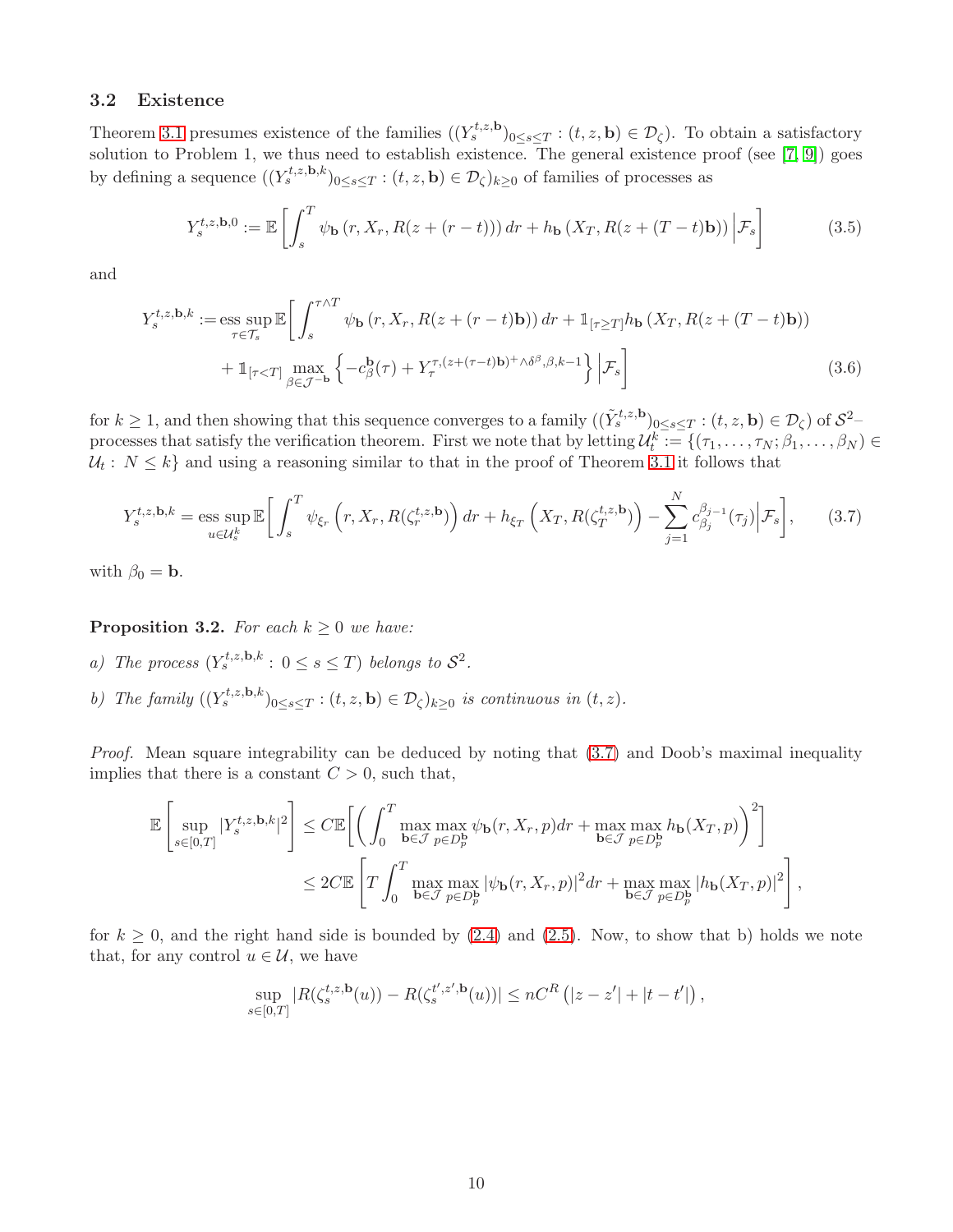P-a.s. Hence, with  $D_p^{2,\mathbf{b}}(\rho) := \{ (p, p') \in D_p^{\mathbf{b}} \times D_p^{\mathbf{b}} : |p - p'| \leq nC^R\rho \}$  we get, for all  $k \geq 0$ ,

$$
Y_s^{t,z,\mathbf{b},k} - Y_s^{t',z',\mathbf{b},k} \le \underset{u \in \mathcal{U}^k}{\text{ess sup}} \mathbb{E} \bigg[ \int_0^T \psi_{\xi_r} \left( r, X_r, R(\zeta_r^{t,z,\mathbf{b}}) \right) - \psi_{\xi_r} \left( r, X_r, R(\zeta_r^{t',z',\mathbf{b}}) \right) dr + h_{\xi_T} \left( X_T, R(\zeta_T^{t,z,\mathbf{b}}) \right) - h_{\xi_T} \left( X_T, R(\zeta_T^{t',z',\mathbf{b}}) \right) \bigg| \mathcal{F}_s \bigg] \le \mathbb{E} \bigg[ \int_0^T \max_{\mathbf{b} \in \mathcal{J}} \max_{(p,p') \in D_p^{2,\mathbf{b}}(|z-z'|+|t-t'|)} |\psi_{\mathbf{b}}(r, X_r, p) - \psi_{\mathbf{b}}(r, X_r, p')| dr + \max_{\mathbf{b} \in \mathcal{J}} \max_{(p,p') \in D_p^{2,\mathbf{b}}(|z-z'|+|t-t'|)} |h_{\mathbf{b}}(X_T, p) - h_{\xi_T} (X_T, p')| \bigg| \mathcal{F}_s \bigg],
$$

P–a.s. Using symmetry we find that the same inequality holds for  $Y_s^{t',z',b,k} - Y_s^{t,z,b,k}$ . Now, by Doob's maximal inequality, there is a  $C > 0$  such that

$$
\mathbb{E}\left[\sup_{s\in[0,T]}|Y_s^{t',z',\mathbf{b},k}-Y_s^{t,z,\mathbf{b},k}|^2\right] \leq C \mathbb{E}\left[\int_0^T \max_{\mathbf{b}\in\mathcal{J}}\max_{(p,p')\in D_p^{2,\mathbf{b}}(|z-z'|+|t-t'|)}|\psi_{\mathbf{b}}\left(r,X_r,p\right)-\psi_{\mathbf{b}}\left(r,X_r,p'\right)|^2dr + \max_{\mathbf{b}\in\mathcal{J}}\max_{(p,p')\in D_p^{2,\mathbf{b}}(|z-z'|+|t-t'|)}|h_{\mathbf{b}}\left(X_T,p\right)-h_{\xi_T}\left(X_T,p'\right)|^2\right]
$$

and the right hand side goes to 0 as  $(t', z') \rightarrow (t, z)$  by  $(2.8)$  and  $(2.9)$ .

It remains to show that, for each  $(t, z, \mathbf{b}) \in \mathcal{D}_{\zeta}$ , the process  $(Y_s^{t, z, \mathbf{b}, k} : 0 \leq s \leq T)$  is continuous for all  $k \geq 0$ . To do this we will also show that for each  $k \geq 0$  and each  $(t, z, \mathbf{b}) \in \mathcal{D}_{\zeta}$ :

c) For each  $\mathbf{b}' \in \mathcal{J}^{-\mathbf{b}}$  the process  $(Y_s^{s,(z+(s-t)\mathbf{b})^+\wedge \delta^{\mathbf{b}'},\mathbf{b}',k}: 0 \leq s \leq T)$  is continuous.

First consider the case  $k = 0$ . We have

$$
Y_s^{t,z,\mathbf{b},0} = \mathbb{E}\left[\int_0^T \psi_\mathbf{b}\left(r, X_r, R(z + (r - t)\mathbf{b})\right) dr + h_\mathbf{b}\left(X_T, R(z + (T - t)\mathbf{b})\right) \Big| \mathcal{F}_s\right] - \int_0^s \psi_\mathbf{b}\left(r, X_r, R(z + (r - t)\mathbf{b})\right) dr.
$$

Hence,  $(Y_s^{t,z,\mathbf{b},0} : 0 \leq s \leq T)$  is the sum of a continuous process and a martingale w.r.t. the Brownian filtration and is thus continuous. Furthermore, for all  $s \leq s' \leq T$  and all  $\mathbf{b}' \in \mathcal{J}$ ,

$$
\begin{aligned} \big|Y^{s,(z+(s-t){\bf b})^+ \wedge \delta^{{\bf b}'}, {\bf b}',0}-Y^{s',(z+(s'-t){\bf b})^+ \wedge \delta^{{\bf b}'}, {\bf b}',0}\\ &\qquad \qquad +\big|Y^{s,(z+(s-t){\bf b})^+ \wedge \delta^{{\bf b}'}, {\bf b}',0}-Y^{s,(z+(s-t){\bf b})^+ \wedge \delta^{{\bf b}'}, {\bf b}',0}\\ &\qquad \qquad +\big|Y^{s,(z+(s-t){\bf b})^+ \wedge \delta^{{\bf b}'}, {\bf b}',0}-Y^{s',(z+(s'-t){\bf b})^+ \wedge \delta^{{\bf b}'}, {\bf b}',0}\big|. \end{aligned}
$$

Hence, continuity of  $(Y_s^{s,(z+(s-t)b)^+\wedge\delta^{b'},b',0}: 0 \le s \le T)$  follows from continuity of  $(Y_s^{t,z,b,0}: 0 \le s \le T)$ and continuity of  $\psi$ , h and R. Moving on we assume that a)–c) hold for some  $k \geq 0$ . The process  $\left(Y_s^{t,z,\mathbf{b},k+1} + \int_0^s \psi_\mathbf{b}(r,X_r,R(z+(r-t)\mathbf{b})) dr : 0 \leq s \leq T\right)$  is the Snell envelope of the process

$$
\left(\int_0^s \psi_\mathbf{b}(r, X_r, R(z + (r - t)\mathbf{b})) dr + \mathbb{1}_{[s=T]} h_\mathbf{b}(X_T, R(z + (T - t)\mathbf{b}))
$$

$$
+ \mathbb{1}_{[s
$$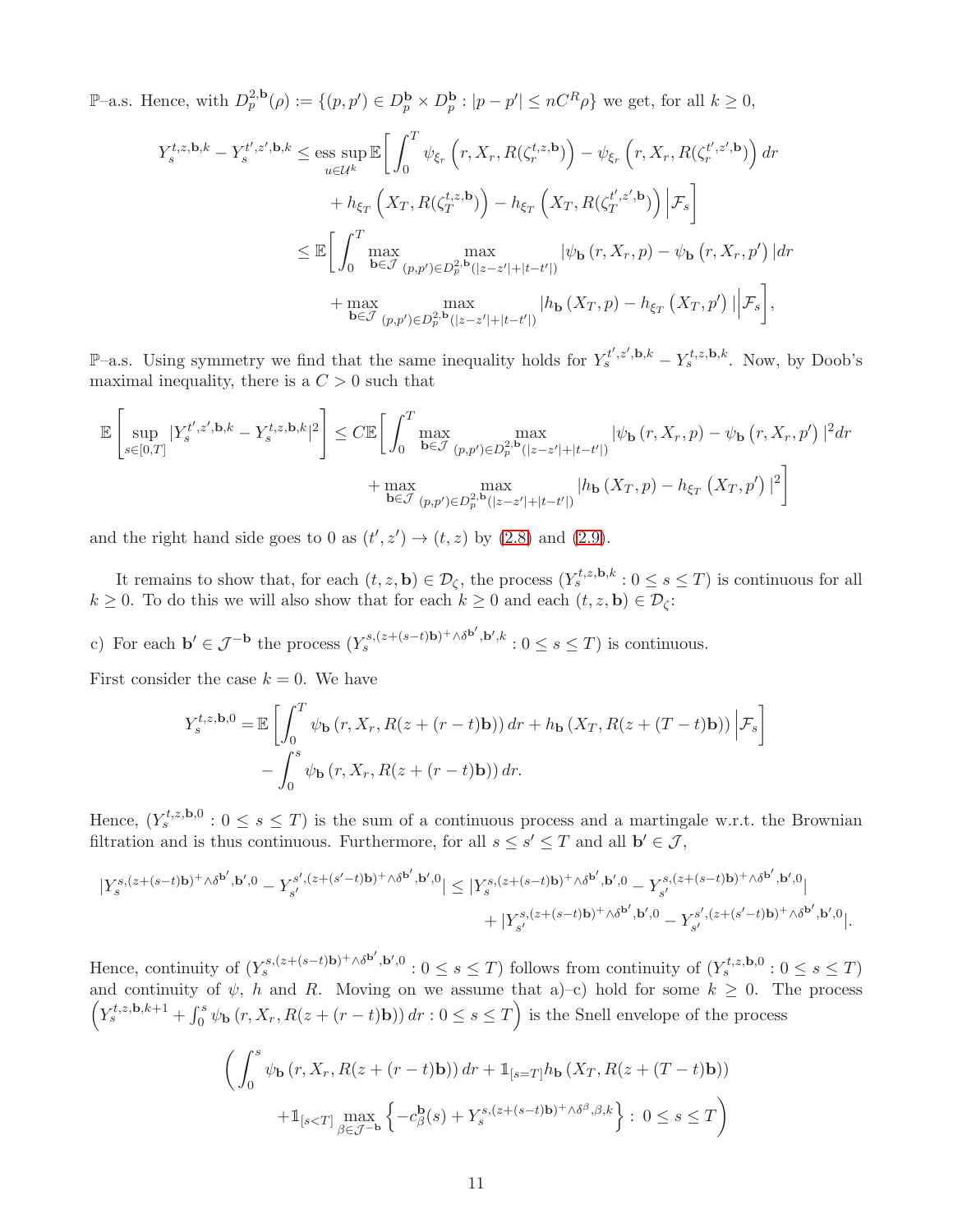It is well known that the Snell envelope of a process  $(U_s : 0 \le s \le T)$  is continuous if U only has positive jumps. Now,  $\left(\int_0^s \psi_\mathbf{b}(r, X_r, R(z + (r - t)\mathbf{b})) dr : 0 \leq s \leq T\right)$  is continuous and, since  $\left(Y_s^{s,(z+(s-t)\mathbf{b})^+\wedge \delta^{\beta},\beta,k}: 0 \leq s \leq T\right)$  was assumed continuous, for all  $\beta \in \mathcal{J}$ , in c),  $\sqrt{2}$  $\setminus$ 

$$
\left(\mathbb{1}_{[s=T]}h_{\mathbf{b}}\left(X_T, R(z+(T-t)\mathbf{b})\right)+\mathbb{1}_{[s
$$

is continuous on  $[0, T)$  and may have a jump at  $\{T\}$ . By  $(2.1)$  any possible jump at time T is positive, hence,  $(Y_s^{t,z,\mathbf{b},k+1}: 0 \leq s \leq T)$  is a continuous process.

By a similar argument, since  $(Y_s^{s,(z+(s-t)b)^+\wedge\delta^{b'},b',k} + \int_0^s \psi_{b'}(r,X_r,R((z+(s-t)b)\wedge\delta^{b'}+(r-s)b'))dr$ :  $0 \leq s \leq T$  is the Snell envelope of the process

$$
\left(\int_0^s \psi_{\mathbf{b}'}(r, X_r, R((z + (s - t)\mathbf{b}) \wedge \delta^{\mathbf{b}'} + (r - s)\mathbf{b}')\right) dr + \mathbb{1}_{[s=T]} h_{\mathbf{b}}\left(X_T, R((z + (T - t)\mathbf{b}) \wedge \delta^{\mathbf{b}'} )\right) + \mathbb{1}_{[s
$$

c) holds for  $k+1$ . But, then a)–c) hold for  $k+1$  as well. By an induction argument the proposition now follows.  $\Box$ 

Next we show that the limiting family,  $\lim_{k\to\infty} ((Y_s^{t,z,\mathbf{b},k})_{0\leq s\leq T} : (t,z,\mathbf{b}) \in \mathcal{D}_{\zeta})$ , exists and satisfies the verification theorem.

<span id="page-11-0"></span>**Theorem 3.3.** The limit  $((\tilde{Y}_{s}^{t,z,\mathbf{b}})_{0\leq s\leq T} : (t,z,\mathbf{b}) \in \mathcal{D}_{\zeta}) := \lim_{k\to\infty} ((Y_{s}^{t,z,\mathbf{b},k})_{0\leq s\leq T} : (t,z,\mathbf{b}) \in \mathcal{D}_{\zeta})$ *exists* P−a.s. as a pointwise limit. Furthermore, the limit family  $((\tilde{Y}_{s}^{t,z,\mathbf{b}})_{0\leq s\leq T} : (t,z,\mathbf{b}) \in \mathcal{D}_{\zeta})$  satisfies *the verification theorem.*

*Proof.* We need to show that the limit family  $((\tilde{Y}_{s}^{t,z,\mathbf{b}})_{0\leq s\leq T} : (t,z,\mathbf{b}) \in \mathcal{D}_{\zeta})$  exists as a member of  $\mathcal{S}^2$ , that it is continuous in  $(t, z)$  and that it satisfies [\(3.1\)](#page-5-0). This is done in four steps as follows.

*(i) Convergence.* Since  $\mathcal{U}_t^k \subset \mathcal{U}_t^{k+1}$  we have that, P-a.s.,

$$
Y_s^{t,z,\mathbf{b},k} \leq Y_s^{t,z,\mathbf{b},k+1} \leq \mathbb{E}\left[\int_0^T \max_{\mathbf{b}\in\mathcal{J}} \max_{p\in D_p^{\mathbf{b}}} |\psi_{\mathbf{b}}(r,X_r,p)| dr + \max_{\mathbf{b}\in\mathcal{J}} \max_{p\in D_p^{\mathbf{b}}} |h_{\mathbf{b}}(X_T,p)| \Big| \mathcal{F}_s\right],
$$

where the right hand side is bounded  $\mathbb{P}-a.s.$  by the estimates of Section [2.](#page-1-1) Hence, the sequence  $((Y_s^{t,z,\mathbf{b},k})_{0\leq s\leq T}$ :  $(t, z, \mathbf{b}) \in \mathcal{D}_{\zeta}$  is increasing and P–a.s. bounded, thus, it converges P–a.s. for all  $s \in [0, T]$ .

*(ii) Limit satisfies* [\(3.1\)](#page-5-0)*.* Applying the convergence result to the right hand side of [\(3.6\)](#page-9-1) and using (iv) of Proposition 2 in [\[9\]](#page-23-2) we find that

$$
\tilde{Y}_{s}^{t,z,\mathbf{b}} := \underset{\tau \in \mathcal{T}_{s}}{\mathrm{ess}} \sup \mathbb{E} \bigg[ \int_{s}^{\tau \wedge T} \psi_{\mathbf{b}} \left( r, X_{r}, R(z + (r - t)\mathbf{b}) \right) dr + \mathbb{1}_{[\tau \geq T]} h_{\mathbf{b}} \left( X_{T}, R(z + (T - t)\mathbf{b}) \right) \n+ \mathbb{1}_{[\tau < T]} \max_{\beta \in \mathcal{J}^{-\mathbf{b}}} \left\{ -c_{\beta}^{\mathbf{b}}(\tau) + \tilde{Y}_{\tau}^{\tau,(z + (\tau - t)\mathbf{b}) \wedge \delta^{\beta}, \beta} \right\} \bigg| \mathcal{F}_{s} \bigg]
$$

*(iii) Limit in*  $S^2$ . Using the same reasoning as above we find that there exists a constant  $C > 0$ , such that,

$$
\mathbb{E}\left[\sup_{s\in[0,T]}|\tilde{Y}_{s}^{t,z,\mathbf{b}}|^{2}\right] \leq C \mathbb{E}\left[2T\int_{0}^{T} \max_{\mathbf{b}\in\mathcal{J}}\max_{p\in D_{p}^{\mathbf{b}}}|\psi_{\mathbf{b}}(r,X_{r},p)|^{2}dr + 2\max_{\mathbf{b}\in\mathcal{J}}\max_{p\in D_{p}^{\mathbf{b}}} |h_{\mathbf{b}}(X_{T},p)|^{2}\right],
$$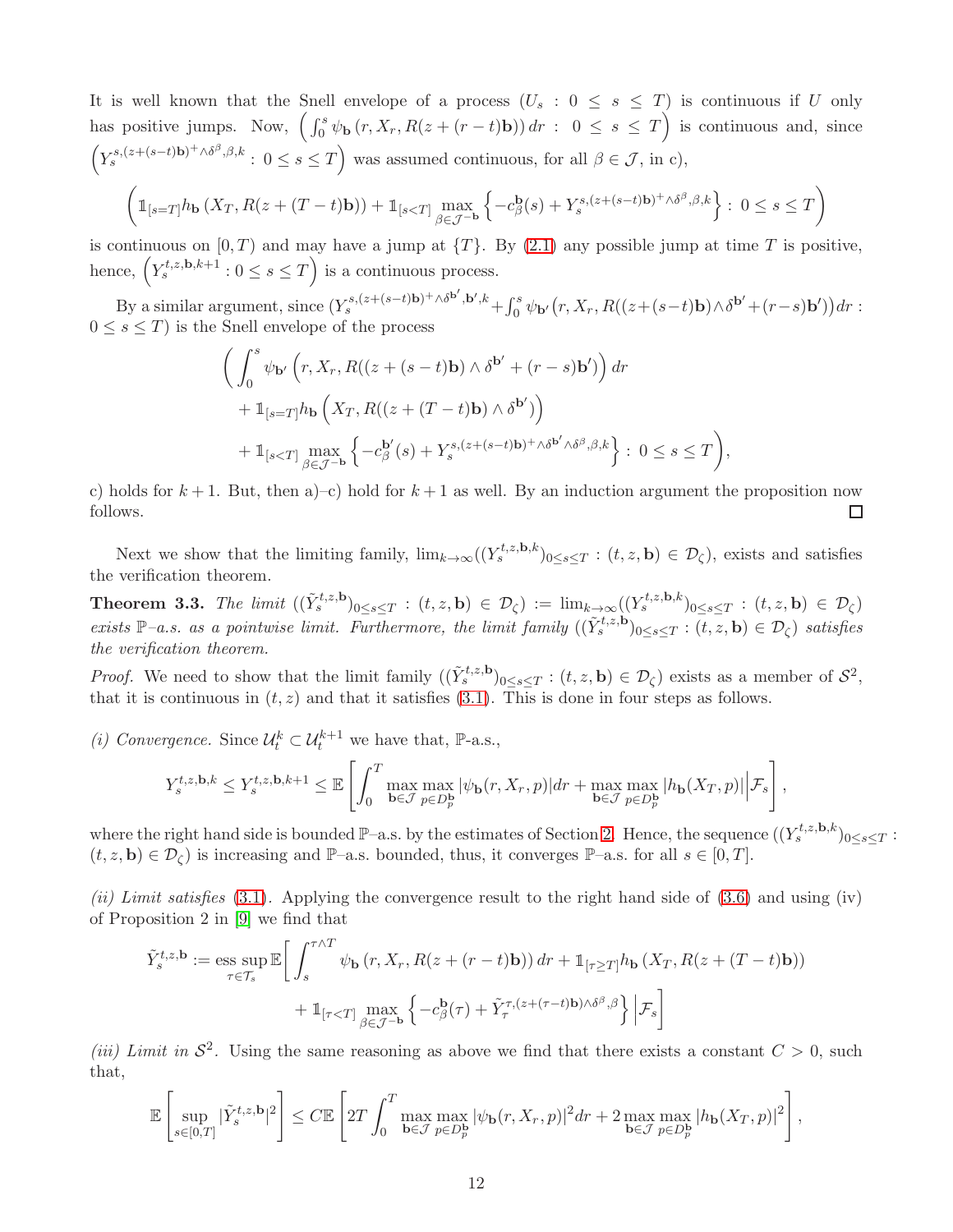which is bounded by the estimates of Section [2.](#page-1-1) To prove continuity in s we note that  $\tilde{Y}_{s}^{t,z,\mathbf{b}}$  +  $\int_0^s \psi_{\bf b}(r,X_r, R((z+(s-t){\bf b})^+ \wedge \delta^{\bf b}))dr$  is the limit of an increasing sequence of continuous supermartingales and thus càdlàg [\[13\]](#page-23-14). Now, for each  $\mathbf{b} \in \mathcal{J}$  and each  $(t, z, \mathbf{b}) \in \mathcal{D}_{\zeta}$  the processes  $\left( \int_0^s \psi_{\mathbf{b}}(r, X_r, R((z + (s (t)$ b)<sup>+</sup>  $\wedge \delta^{\bf b}$ )) $dr$ :  $0 \le s \le T$  are continuous. Hence, by the properties of the Snell envelope, if  $\tilde{Y}_{s}^{t,z,\bf b}$  has a (necessarily negative) jump at  $s_1 \in [0,T]$ , then, for some  $\beta_1 \in \mathcal{J}^{-\mathbf{b}}$ ,  $\tilde{Y}_s^{s_1,(z+(s_1-t)\mathbf{b})^+\wedge \delta^{\beta_1},\beta_1}$  also has a jump at  $s_1$  and  $\tilde{Y}_{s_1-}^{t,z,\mathbf{b}} = -c_{\beta}^{\mathbf{b}}$  $\beta_1(s_1) + \tilde{Y}_{s_1-}^{s_1,(z + (s_1-t)\mathbf{b})^+ \wedge \delta^{\beta_1}, \beta_1}$ . But, if  $\tilde{Y}_s^{s_1,(z + (s_1-t)\mathbf{b})^+ \wedge \delta^{\beta_1}, \beta_1}$  has a (negative) jump at  $s_1$ , then for some  $\beta_2 \in \mathcal{J}^{-\mathbf{b}}$ , the process  $\tilde{Y}_{s}^{s_1,(z+(s_1-t)\mathbf{b})^+\wedge \delta^{\beta_1}\wedge \delta^{\beta_2},\beta_2}$  will have a negative jump at  $s_1$  and

$$
\tilde{Y}_{s_{1}-}^{s_{1},(z+(s_{1}-t)\mathbf{b})^{+}\wedge\delta^{\beta_{1}},\beta_{1}}=-c^{\beta_{1}}_{\beta_{2}}(s_{1})+\tilde{Y}_{s_{1}-}^{s_{1},(z+(s_{1}-t)\mathbf{b})^{+}\wedge\delta^{\beta_{1}}\wedge\delta^{\beta_{2}},\beta_{2}}.
$$

Repeating this argument we get a sequence  $(\beta_k)_{k\geq 0}$ , with  $\beta_0 = \mathbf{b}$  and  $\beta_k \in \mathcal{J}^{-\beta_{k-1}}$  for  $k \geq 1$ , such that for any  $j > k \geq 0$  we have

$$
\tilde{Y}_{s_1-}^{s_1,(z+(s_1-t)\mathbf{b})^+ \wedge \delta^{\beta_1} \wedge ... \wedge \delta^{\beta_k},\beta_k} = -c_{\beta_{k+1}}^{\beta_k}(s_1) - ... - c_{\beta_j}^{\beta_{j-1}}(s_1) + \tilde{Y}_{s_1-}^{s_1,(z+(s_1-t)\mathbf{b})^+ \wedge \delta^{\beta_1} \wedge ... \wedge \delta^{\beta_j},\beta_j}.
$$

Now, since  $(\bigwedge_{l=1}^k \delta^{\beta_l})_{k\geq 1}$  is a decreasing sequence that takes values in a finite set and  $\mathcal J$  is a finite set, there are  $j > k \geq 0$  such that  $\bigwedge_{l=1}^{j} \delta^{\beta_l} = \bigwedge_{l=1}^{k} \delta^{\beta_l}$  and  $\beta_j = \beta_k$ . But then

$$
0 = -c_{\beta_{k+1}}^{\beta_k}(s_1) - \ldots - c_{\beta_j}^{\beta_{j-1}}(s_1)
$$

contradicting the fact that  $\min_{t \in [0,T]} c_i^0(t) + \min_{t \in [0,T]} c_i^1(t) > 0$ , for all  $i \in \{1, \ldots, n\}$ . Hence,  $\tilde{Y}_s^{t,z,b}$  must be continuous and thus belongs to  $\dot{\mathcal{S}}^2$ .

*(iv) Limit continuous in*  $(t, z)$ *.* By the dominated convergence theorem we have,

$$
\lim_{(t',z')\to(t,z)} \mathbb{E}\bigg[\sup_{s\in[0,T]}|Y_s^{t',z',\mathbf{b}} - Y_s^{t,z,\mathbf{b}}| \bigg] = \lim_{(t',z')\to(t,z)} \mathbb{E}\bigg[\sup_{s\in[0,T]} \lim_{k\to\infty} |Y_s^{t',z',\mathbf{b},k} - Y_s^{t,z,\mathbf{b},k}| \bigg]
$$
\n
$$
= \lim_{k\to\infty} \lim_{(t',z')\to(t,z)} \mathbb{E}\bigg[\sup_{s\in[0,T]} |Y_s^{t',z',\mathbf{b},k} - Y_s^{t,z,\mathbf{b},k}| \bigg] = 0.
$$

This finishes the proof.

We have thus far derived a verification theorem for the solution of Problem 1, and shown that there exists a (unique) family of processes satisfying the verification theorem. To finish the solution of Problem 1 we show that the families of processes in the verification theorem defines continuous value functions.

#### 3.3 Value function representation

We first extend the definition of the families of processes in the verification theorem to a full statefeedback form by introducing general initial conditions as follows. For all  $(r, x) \in [0, T] \times \mathbb{R}^m$  we let  $((Y_s^{r,x,t,z,\mathbf{b}})_{0\leq s\leq T}:(t,z,\mathbf{b})\in\mathcal{D}_\zeta)$  be the family of processes that satisfies the verification theorem for the process  $(X_s^{r,x}: 0 \le s \le T)$  and let  $((Y_s^{r,x,t,z,\mathbf{b},k})_{0 \le s \le T} : (t,z,\mathbf{b}) \in \mathcal{D}_{\zeta})_{k \ge 0}$  be the corresponding versions of  $((Y_s^{t,z,\mathbf{b},k})_{0\leq s\leq T}:(t,z,\mathbf{b})\in\mathcal{D}_{\zeta})_{k\geq 0}$  defined by  $(3.5)$  and  $(3.6)$  with X replaced by  $X^{r,x}$ . The following estimates hold:

<span id="page-12-0"></span>**Proposition 3.4.** *There exists*  $C_1^Y > 0$  *such that, for each*  $\mathbf{b} \in \mathcal{J}$ *, we have* 

$$
\mathbb{E}\left[\sup_{s\in[0,T]}|Y_s^{r,x,t,z,\mathbf{b}}|^2\right]\leq C_1^Y(1+|x|^{2\gamma}),\quad\forall (r,t,x,z)\in[0,T]^2\times\mathbb{R}^m\times D_{\zeta}^{\mathbf{b}}.
$$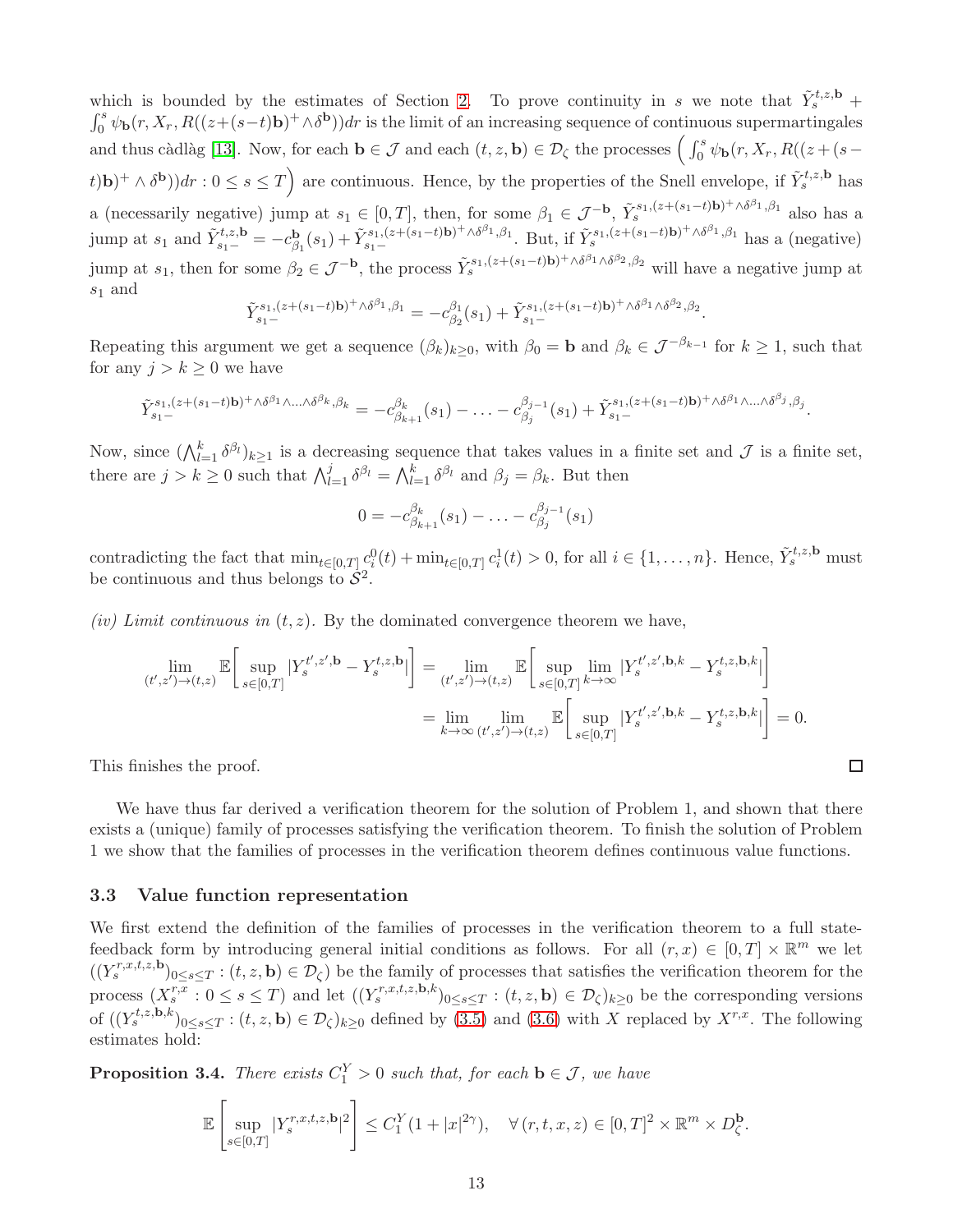$Furthermore, Y_r^{r,x,t,z,\mathbf{b}}$  *is deterministic and* 

$$
|Y_r^{r,x,t,z,\mathbf{b}} - Y_{r'}^{r',x',t',z',\mathbf{b}}| \to 0, \quad \text{as } (r',x',t',z') \to (r,x,t,z).
$$

*Proof.* For the first part we note that, again using Doob's maximal inequality, there exists a  $C > 0$  such that

$$
\mathbb{E}\left[\sup_{s\in[0,T]}|Y_s^{r,x,t,z,\mathbf{b}}|^2\right] \leq C \mathbb{E}\left[\int_0^T \max_{\mathbf{b}\in\mathcal{J}}\max_{p\in D_p^{\mathbf{b}}}|\psi_{\mathbf{b}}(v,X_v^{r,x},p)|^2 dv + \max_{\mathbf{b}\in\mathcal{J}}\max_{p\in D_p^{\mathbf{b}}} |h_{\mathbf{b}}(X_T^{r,x},p)|^2\right]
$$
  

$$
\leq C(C_1^{\psi}T+C_1^h)(1+|x|^{2\gamma}).
$$

For the second part we pick any control  $u = (\tau_1, \ldots, \tau_N; \beta_1, \ldots, \beta_N) \in \mathcal{U}_r$  and let  $u' = (\tau_1 \vee r', \tau_{l+1} \ldots, \tau_N; \beta_l, \ldots, \beta_N)$  $\beta_l, \beta_{l+1}, \ldots, \beta_N$ , where  $l := \max\{j \geq 1 : \tau_j \leq r'\} \vee 1$  with  $\max\{\emptyset\}=0$ . Then  $u' \in \mathcal{U}_{r'}$  and we have

$$
\sup_{s \in [0,T]} |R(\zeta_s^{t,z,\mathbf{b}}(u)) - R(\zeta_s^{t',z',\mathbf{b}}(u'))| \le nC^R (|z - z'| + |r - r'| + |t - t'|),
$$

 $\mathbb{P}-a.s.$  and, by Lipschitz continuity of the  $c_i^0$  and  $c_i^1$ , the switching costs obey

$$
\mathbb{E}\bigg[\sum_{j=1}^{N'} c_{\beta'_j}^{\beta'_{j-1}}(\tau'_j) - \sum_{j=1}^{N} c_{\beta_j}^{\beta_{j-1}}(\tau_j)\bigg] = \mathbb{E}\bigg[\mathbb{1}_{[N>0]}c_{\beta_l}^{\mathbf{b}}(\tau'_1) - \sum_{j=1}^{l} c_{\beta_j}^{\beta_{j-1}}(\tau_j)\bigg] \le C^c|r - r'|
$$

for some  $C^c > 0$ . Hence, since u was arbitrary we have

$$
\begin{split} &Y_r^{r,x,t,z,\mathbf{b}} - Y_{r'}^{r',x',t',z',\mathbf{b}} \\ &\leq \sup_{u\in\mathcal{U}}\mathbb{E}\bigg[\int_r^{r\vee r'}\psi_{\xi_s}\left(s,X_s^{r,x},R(\zeta_s^{t,z,\mathbf{b}}(u))\right)ds - \int_{r'}^{r\vee r'}\psi_{\mathbf{b}}\left(s,X_s^{r',x'},R(\zeta_s^{t',z',\mathbf{b}}(u'))\right)ds \\ &\quad + \int_{r\vee r'}^T\left\{\psi_{\xi_s}\left(s,X_s^{r,x},R(\zeta_s^{t,z,\mathbf{b}}(u))\right) - \psi_{\xi_s}\left(s,X_s^{r',x'},R(\zeta_s^{t',z',\mathbf{b}}(u'))\right)\right\}ds \\ &\quad + h_{\xi_T}\left(X_T^{r,x},R(\zeta_T^{t,z,\mathbf{b}})(u)\right) - h_{\xi_T}\left(X_T^{r',x'},R(\zeta_T^{t',z',\mathbf{b}}(u'))\right)\bigg] + C^c|r-r'|. \end{split}
$$

Considering [\(2.4\)](#page-3-3) we see that the first two integrals on the right hand side go to zero as  $r \to r'$ . By arguing as in part *(iv)* of the proof of Theorem [3.3](#page-11-0) we find that the remainder goes to 0 as  $(r', x', t', z') \rightarrow (r, x, t, z)$ . Now, by symmetry this applies to  $Y_{r'}^{r',x',t',z',b}$  $r^{r',x',t',z',\mathbf{b}}_{r'} - Y_r^{r,x,t,z,\mathbf{b}}$  as well and the second inequality follows.

Repeated use of Theorem 8.5 in [\[11\]](#page-23-15) shows that for  $k \geq 0$ , there exist functions  $(v_{\mathbf{b}}^k)_{\mathbf{b}\in\mathcal{J}}$  of polynomial growth, with  $v_{\mathbf{b}}^k : [0, T] \times \mathbb{R}^m \times [0, T] \times D_{\zeta}^{\mathbf{b}} \to \mathbb{R}$  such that

$$
Y^{r,x,t,z,\mathbf{b},k}_s=v^k_{\mathbf{b}}(s,X^{r,x}_s,t,z),\quad r\leq s\leq T.
$$

Furthermore, by Theorem 8.5 in [\[11\]](#page-23-15) and Proposition [3.2](#page-9-3) the functions  $v_{\mathbf{b}}^k$  are continuous. Repeating the steps in the proof of Theorem [3.3](#page-11-0) we find that the sequences  $(v_{\mathbf{b}}^k)_{\mathbf{b}\in\mathcal{J}}^{k\geq0}$  converges pointwise to functions  $v_{\mathbf{b}}^{k}:[0,T]\times\mathbb{R}^{m}\times[0,T]\times D_{\zeta}^{\mathbf{b}}\to\mathbb{R}$  and that

<span id="page-13-0"></span>
$$
Y_s^{r,x,t,z,\mathbf{b}} = v_\mathbf{b}(s,X_s^{r,x},t,z), \quad r \le s \le T.
$$

Now, by Proposition [3.4](#page-12-0) the functions  $v<sub>b</sub>$  are continuous and of polynomial growth. Finally, the verification theorem implies that the functions  $v<sub>b</sub>$  are value functions for the stochastic control problem posed in Problem 1 in the sense that

$$
v_{\mathbf{b}}(r,x,t,z) = \sup_{\tau \in \mathcal{T}_t} \mathbb{E} \bigg[ \int_r^{\tau \wedge T} \psi_{\mathbf{b}}(s, X_s^{r,x}, R(z + (s - t)\mathbf{b})) ds + \mathbb{1}_{[\tau \ge T]} h_{\mathbf{b}}(X_T^{r,x}, R(z + (T - t)\mathbf{b})) + \mathbb{1}_{[\tau < T]} \max_{\beta \in \mathcal{J}^{-\mathbf{b}}} \left\{ -c_{\beta}^{\mathbf{b}}(\tau) + v_{\beta} \left( \tau, X_{\tau}^{r,x}, \tau, (z + (\tau - t)\mathbf{b})^+ \wedge \delta^{\beta} \right) \right\} \bigg]. \tag{3.8}
$$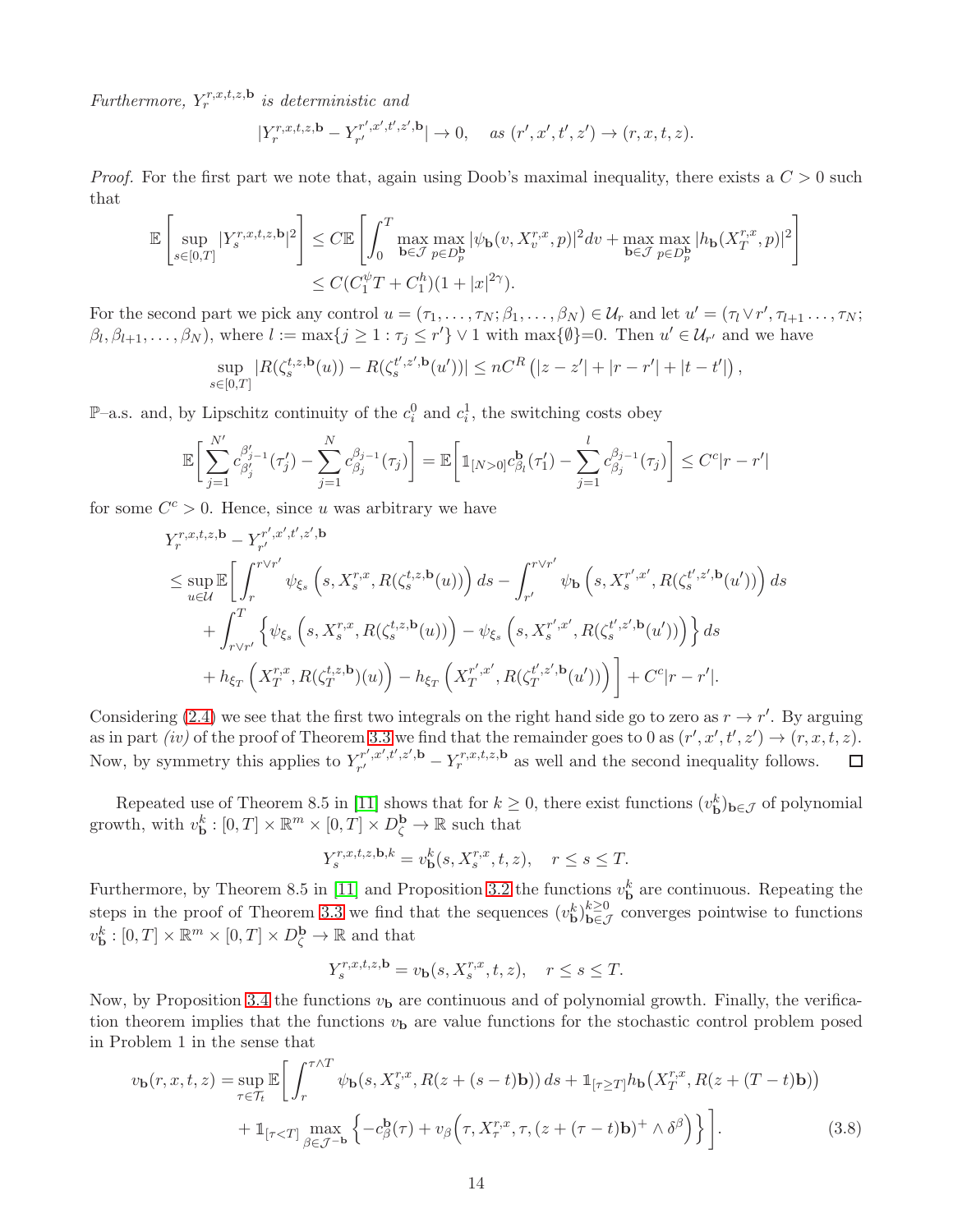# 4 Limited feedback

When searching for a numerical solution to Problem 1, by means of a lattice or a Monte Carlo approximation of the value function in [\(3.8\)](#page-13-0), the curse of dimensionality will generally become apparent through an explosion in the computational burden as the number of units increase. To limit this effect we present an alternative, sub-optimal, scheme where only a part of the available state information is considered when making decisions.

Assume that, at time t, the system is operated in mode  $\mathbf{b} \in \mathcal{J}$  with  $\zeta_t = \delta^{\mathbf{b}}$  when one or more units are intervened on giving us the new mode  $\mathbf{b}' \in \mathcal{J}^{-\mathbf{b}}$ . The production in the period  $[t, T]$  can then be written  $p^{\mathbf{b}'}(\cdot, u) - \tilde{R}_{\mathbf{b}, \mathbf{b}'}(t, \cdot, u)$  where  $u \in \mathcal{U}_t$  is the control applied in  $[t, T]$ ,

$$
p_i^{\mathbf{b}'}(s, u) := \mathbb{1}_{[b_i'=1]} \bigg\{ \mathbb{1}_{[t, \tau_1^i)}(s) \bar{p}_i + \sum_{j=1}^{\lfloor N_i/2 \rfloor} \mathbb{1}_{[\tau_{2j}^i, \tau_{2j+1}^i)}(s) R_i \left( (s - \tau_{2j}^i) \wedge \delta_i \right) \bigg\}
$$

$$
+ \mathbb{1}_{[b_i'=0]} \sum_{j=1}^{\lceil N_i/2 \rceil} \mathbb{1}_{[\tau_{2j-1}^i, \tau_{2j}^i)}(s) R_i \left( (s - \tau_{2j-1}^i) \wedge \delta_i \right)
$$

and

<span id="page-14-0"></span>
$$
\left(\tilde{R}_{\mathbf{b},\mathbf{b}'}(t,r,u)\right)_i = \mathbb{1}_{[b'_i > b_i]} \mathbb{1}_{[t,\tau_1^i)}(r) \{\bar{p}_i - R_i(r-t)\},\,
$$

for  $i = 1, \ldots, n$ . The revenue without switching costs for the same period, for  $X^{t,x}$ , can then be written

$$
\mathbb{E}\bigg[\int_t^T \psi_{\xi_s}\left(s, X_s^{t,x}, p^{\mathbf{b}'}(s,u) - \tilde{R}_{\mathbf{b},\mathbf{b}'}(t,s,u)\right)ds + h_{\xi_T}\left(X_T^{t,x}, p^{\mathbf{b}'}(T,u) - \tilde{R}_{\mathbf{b},\mathbf{b}'}(t,T,u))\right)\bigg].\tag{4.1}
$$

If we define the *delay revenue*

$$
\Gamma_{\mathbf{b}'}^{\mathbf{b}}(t,x,u) := \mathbb{E}\bigg[\int_{t}^{T} \{ \psi_{\xi_r}(r, X_r^{t,x}, p^{\mathbf{b}'}(r,u) - \tilde{R}_{\mathbf{b},\mathbf{b}'}(t,r,u)) - \psi_{\xi_r}(r, X_r^{t,x}, p^{\mathbf{b}'}(r,u)) \} dr + h_{\xi_T}(X_T^{t,x}, p^{\mathbf{b}'}(T,u) - \tilde{R}_{\mathbf{b},\mathbf{b}'}(t,T,u)) - h_{\xi_T}(X_T^{t,x}, p^{\mathbf{b}'}(T,u)) \bigg]
$$

then [\(4.1\)](#page-14-0) can be written

$$
\mathbb{E}\bigg[\int_t^T \psi_{\xi_r}\left(s, X_s^{t,x}, p^{\mathbf{b}'}(s,u)\right)ds + h_{\xi_T}\left(X_T^{t,x}, p^{\mathbf{b}'}(T,u)\right)\bigg) + \Gamma_{\mathbf{b}'}^{\mathbf{b}}(t,x,u)\bigg].\tag{4.2}
$$

This leads us to define a sequence of processes  $((\hat{Y}_{s}^{t,x,\mathbf{b},k})_{0\leq s\leq T})_{k\geq 0}$  recursively as

$$
\hat{Y}_{s}^{t,x,\mathbf{b},0} := \mathbb{E}\bigg[\int_{s}^{T} \psi_{\mathbf{b}}\left(r, X_{r}^{t,x}, p^{\mathbf{b}}\right) dr + h_{\mathbf{b}}\left(X_{T}^{t,x}, p^{\mathbf{b}}\right) \Big| \mathcal{F}_{s}\bigg],
$$

and

$$
\begin{aligned} \hat{Y}^{t,x,\mathbf{b},k}_s := \underset{\tau \in \mathcal{T}_s}{\mathrm{ess~sup}} \, \mathbb{E}\bigg[ &\int_s^{\tau \wedge T} \psi_\mathbf{b}(r,X^{t,x}_r,p^\mathbf{b})dr + \mathbb{1}_{[\tau \geq T]} h_\mathbf{b}(X^{t,x}_T,p^\mathbf{b}) \\ &+ \mathbb{1}_{[\tau < T]} \max_{\beta \in \mathcal{J}^{-\mathbf{b}}} \Big\{ -c^{\mathbf{b}}_\beta(\tau) + \Gamma^{\mathbf{b}}_\beta(\tau,X^{t,x}_\tau,u^{\diamond,k-1}_{\tau,X^{t,x}_\tau,\beta}) + \hat{Y}^{t,x,\beta,k-1}_\tau \Big\} \Big| \mathcal{F}_s \bigg], \end{aligned}
$$

where  $p^{\mathbf{b}} := R(\delta^{\mathbf{b}})$  and the controls  $u_{t,x,\mathbf{b}}^{\diamond,k} := (\tau_1^{t,x,\mathbf{b},k})$  $\tau_1^{t,x,\mathbf{b},k}, \ldots, \tau_N^{t,x,\mathbf{b},k}$  $\kappa^{t,x,\mathbf{b},k}_{N}$ ;  $\beta_1^{t,x,\mathbf{b},k}$  $\mathcal{U}_1^{t,x,\mathbf{b},k}, \ldots, \beta_N^{t,x,\mathbf{b},k}) \in \mathcal{U}_t^k$  are defined as follows. For each  $\mathbb{F}-$ stopping time  $\tau$  we let

$$
D_{\tau}^{t,x,\mathbf{b},k} := \inf \Big\{ s \geq \tau : \ \hat{Y}_{s}^{t,x,\mathbf{b},k} = \max_{\beta \in \mathcal{J}^{-\mathbf{b}}} \Big\{ -c_{\beta}^{\mathbf{b}}(s) + \Gamma_{\beta}^{\mathbf{b}}(s,X_{s}^{t,x},u_{s,X_{s}^{t,x},\beta}^{\diamond,k-1}) + \hat{Y}_{s}^{t,x,\beta,k-1} \Big\} \Big\}.
$$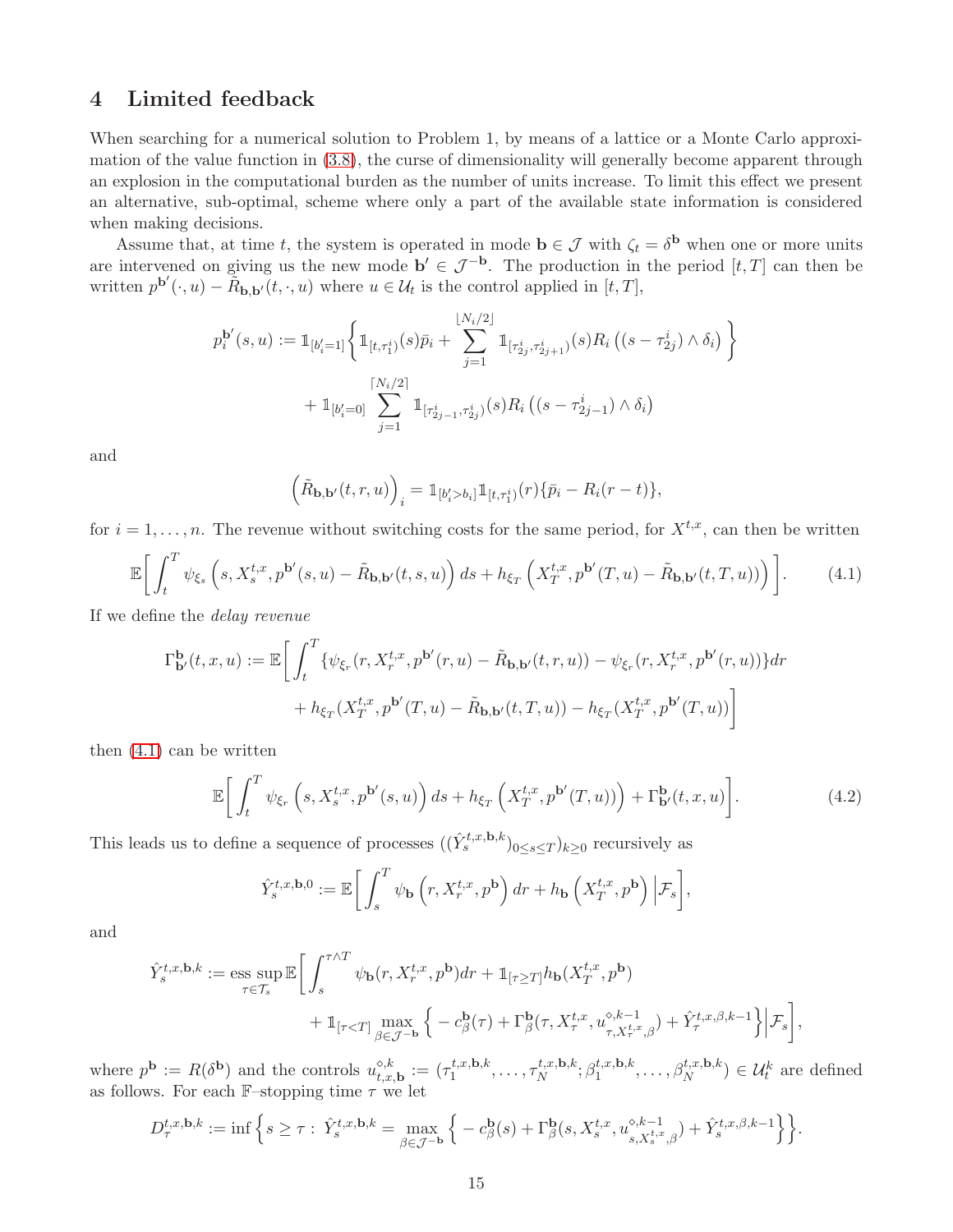We define the intervention times  $\tau_1^{t,x,\mathbf{b},k}$  $\tau_1^{t,x,\mathbf{b},k}, \ldots, \tau_N^{t,x,\mathbf{b},k}$  $N^{t,x,\mathbf{D},\kappa}$  and the corresponding sequence of active units  $\beta_1^{t,x,\mathbf{b},k}$  $t, x, b, k$ , ...,  $\beta_N^{t, x, b, k}$  as  $\tau_1^{t, x, b, k}$  $t^{t,x,\mathbf{b},k}_{1} (= \tau_1) := D_t^{t,x,\mathbf{b},k}$  $\iota^{(x,\mathbf{D},\kappa)}_t,$ 

$$
\beta_1^{t,x,\mathbf{b},k} (=\beta_1) \in \underset{\beta \in \mathcal{J}}{\arg \max} \left\{ -c^{\mathbf{b}}_{\beta}(\tau_1) + \Gamma^{\mathbf{b}}_{\beta}(\tau_1, X^{t,x}_{\tau_1}, u^{\diamond,k-1}_{\tau_1, X^{t,x}_{\tau_1},\beta}) + \hat{Y}^{t,x,\beta,k-1}_{\tau_1} \right\}
$$

and continue with

$$
\tau_j^{t,x,\mathbf{b},k} := \tau_{j-1}^{\tau_1, X_{\tau_1}^{t,x},\beta_1,k-1} \quad \text{and} \quad \beta_j^{t,x,\mathbf{b},k} := \beta_{j-1}^{\tau_1, X_{\tau_1}^{t,x},\beta_1,k-1}
$$

for  $j = 2, ..., N$ .

For each  $\mathbf{b} \in \mathcal{J}$  and each  $(t, x, z) \in [0, T] \times \mathbb{R}^m \times D_{\zeta}^{\mathbf{b}}$  we define the cost-to-go when applying the control  $u \in \mathcal{U}_t$ , as an extension of J in the formulation of Problem 1,

$$
J^{\mathbf{b}}(t,x,z;u) := \mathbb{E}\bigg[\int_t^T \psi_{\xi^{\mathbf{b}}_s}\left(s,X_s^{t,x},R(\zeta_s^{t,z,\mathbf{b}})\right)ds + h_{\xi^{\mathbf{b}}_T}\left(X_T^{t,x},R(\zeta_T^{t,z,\mathbf{b}})\right) - \sum_{j=1}^N c_{\beta_j}^{\beta_j-1}(\tau_j)\bigg].
$$

 $\bf{Proposition 4.1.}$  *For all*  $\mathbf{b} \in \mathcal{J}$ , the sequence  $((\hat{Y}_{s}^{t,x,\mathbf{b},k})_{0 \leq s \leq T})_{k \geq 0}$  is an increasing sequence of càdlàg pro*cesses and satisfies*

<span id="page-15-0"></span>
$$
\lim_{k \to \infty} \hat{Y}_s^{t,x,\mathbf{b},k} \le Y_s^{t,x,0,\delta^{\mathbf{b}},\mathbf{b}},\tag{4.3}
$$

 $\mathbb{P}-a.s.$  for all  $(s,t,x) \in [0,T]^2 \times \mathbb{R}^m$ . Furthermore, we have

$$
\hat{Y}_{s}^{t,x,\mathbf{b},k} = J^{\mathbf{b}}\left(s,X_{s}^{t,x},\delta^{\mathbf{b}};u_{s,X_{s}^{t,x},\mathbf{b}}^{\diamond,k}\right).
$$

*Proof.* Clearly,  $(\hat{Y}_{s}^{t,x,\mathbf{b},0} : 0 \leq s \leq T)$  is càdlàg and  $(\Gamma_{\mathbf{b}'}^{\mathbf{b}}(s, X_{s}^{t,x}, \emptyset) : 0 \leq s \leq T)$  is continuous for each  $\mathbf{b}, \mathbf{b}' \in \mathcal{J}$ , with  $\mathbf{b} \neq \mathbf{b}'$ . Hence,  $(Y_s^{t,x}, \mathbf{b}, 1 + \int_0^s \psi_\mathbf{b}(r, X_r^{t,x}, p^{\mathbf{b}}) dr : 0 \leq s \leq T)$  is the Snell envelope of a càdlàg process and thus càdlàg. Now, assume that, for some  $k \geq 1$ ,  $(\hat{Y}_{s}^{t,x},b,k : 0 \leq s \leq T)$  is càdlàg for all  $\mathbf{b} \in \mathcal{J}$ . Then,  $(\Gamma_{\mathbf{b}'}^{\mathbf{b}}(s, X_s^{t,x}, u_{s,\mathbf{b}}^{s,k}))$  $s, X_s^{t,x}, \mathbf{b}'$ ) :  $0 \leq s \leq T$ ) is càdlàg which implies that  $(\hat{Y}_s^{\overline{t},x,\mathbf{b},k} + \hat{Y}_s^{\overline{t},x,\mathbf{b},k})$  $\int_0^s \psi_{\bf b}(r, X_r^{t,x}, p^{\bf b}) dr : 0 \le s \le T$ ) is càdlàg as the Snell envelope of a càdlàg process.

From the proof of Theorem 1 in [\[9\]](#page-23-2) and the Markov property we get

$$
\hat{Y}_{s}^{t,x,\mathbf{b},k} = \underset{\tau \in \mathcal{T}_{s}}{\mathrm{ess}} \underset{\tau \in \mathcal{T}_{s}}{\mathrm{sup}} \mathbb{E} \bigg[ \int_{s}^{\tau \wedge T} \psi_{\mathbf{b}} \left( r, X_{r}^{t,x}, p^{\mathbf{b}} \right) dr + \mathbbm{1}_{[\tau \geq T]} h_{\mathbf{b}} \left( X_{T}^{t,x}, p^{\mathbf{b}} \right) \n+ \mathbbm{1}_{[\tau < T]} \underset{\beta \in \mathcal{J}^{-\mathbf{b}}} {\mathrm{max}} \left\{ -c_{\beta}^{\mathbf{b}}(\tau) + \Gamma_{\beta}^{\mathbf{b}} \left( \tau, X_{\tau}^{t,x}, u_{\tau, X_{\tau}^{t,x}, \beta}^{o,k-1} \right) + \hat{Y}_{\tau}^{t,x,\beta,k-1} \right\} \bigg| \mathcal{F}_{s} \bigg] \n= \mathbb{E} \bigg[ \int_{s}^{\tau_{1}^{t,x,\mathbf{b},k} \wedge T} \psi_{\mathbf{b}} \left( r, X_{r}^{t,x}, p^{\mathbf{b}} \right) dr + \mathbbm{1}_{[\tau_{1}^{t,x,\mathbf{b},k} \geq T]} h_{\mathbf{b}} \left( X_{T}^{t,x}, p^{\mathbf{b}} \right) + \mathbbm{1}_{[\tau_{1}^{t,x,\mathbf{b},k} < T]} \bigg\{ -c_{\beta_{1}^{t,x,\mathbf{b},k}}^{\mathbf{b}}(\tau_{1}^{t,x,\mathbf{b},k}) \\ + \Gamma_{\beta_{1}^{t,x,\mathbf{b},k}}^{\mathbf{b}} \left( \tau_{1}^{t,x,\mathbf{b},k}, X_{\tau_{1}^{t,x,\mathbf{b},k}}^{t,x}, u_{\gamma_{1}^{t,x,\mathbf{b},k}}^{\circ,k-1} \right) + \hat{Y}_{\tau_{1}^{t,x,\mathbf{b},k}}^{\mathbf{b},k} \bigg| + \hat{Y}_{\tau_{1}^{t,x,\mathbf{b},k}}^{\mathbf{b},k}(\tau_{1}^{t,x,\mathbf{b},k} - 1) \bigg| \mathcal{F}_{s} \bigg] \n= \ldots = \n= \mathbb{E} \bigg[ \int_{s}^{T} \sum_{j=0
$$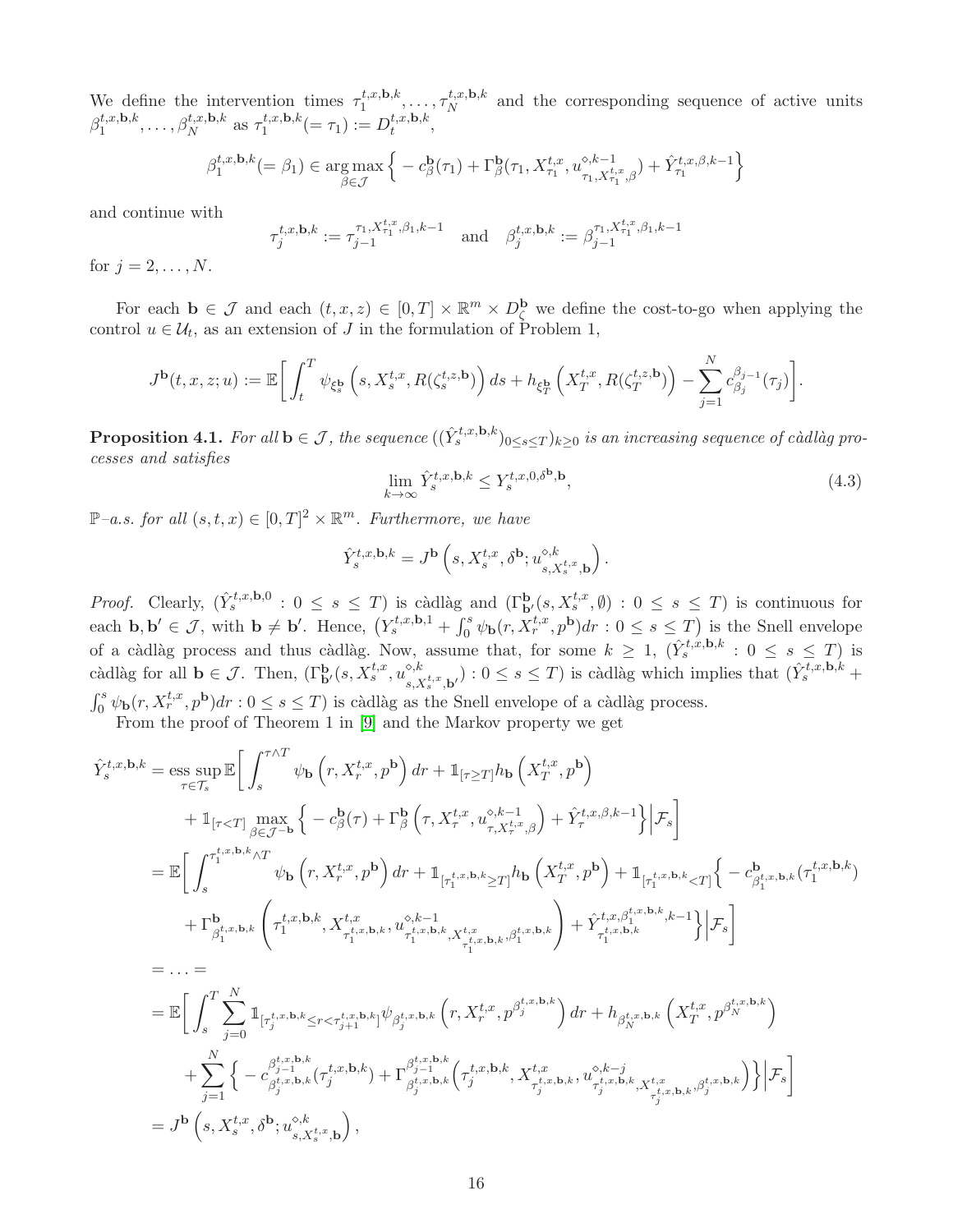with  $(\tau_0^{t,x,\mathbf{b},k})$  $\binom{t,x,\mathbf{b},k}{0}, \beta_0^{t,x,\mathbf{b},k}$  =  $(0,\mathbf{b})$ . Now, since  $u_{s,x}^{\diamond,k}$  $s, X_s^{t,x}, \mathbf{b} \in \mathcal{U}_s \text{ and } Y_s^{t,x,0,\delta^{\mathbf{b}}, \mathbf{b}} = \text{ess sup}_{u \in \mathcal{U}_s} J^{\mathbf{b}}\left(s, X_s^{t,x}, \delta^{\mathbf{b}}; u\right),$ [\(4.3\)](#page-15-0) follows.

#### <span id="page-16-2"></span>4.1 Quadratic revenue

Consider now the problem of finding the control  $u^*$  that maximizes [\(1.1\)](#page-1-0) over all controls in  $\mathcal U$  when, for each  $b \in \mathcal{J}, \psi_{\mathbf{b}} : [0, T] \times \mathbb{R}^k \times D_p \to \mathbb{R}$  and  $h_{\mathbf{b}}$  are polynomials of degree two in p, *i.e.* 

$$
\psi_{\mathbf{b}}(t, x, p) = \psi_{\mathbf{b}}^{0}(t, x) + (\psi_{\mathbf{b}}^{1}(t, x))^{\top} p + p^{\top} \psi_{\mathbf{b}}^{2}(t, x) p,
$$
  

$$
h_{\mathbf{b}}(x, p) = h_{\mathbf{b}}^{0}(t, x) + (h_{\mathbf{b}}^{1}(x))^{\top} p + p^{\top} h_{\mathbf{b}}^{2}(x) p,
$$

where  $a^{\top}$  is the transpose of the vector a and, for all  $\mathbf{b} \in \mathcal{J}$ , the functions  $\psi_{\mathbf{b}}^0, h_{\mathbf{b}}^0 : [0, T] \times \mathbb{R}^m \to \mathbb{R}$  and the components of  $\psi_{\mathbf{b}}^1, h_{\mathbf{b}}^1 : [0, T] \times \mathbb{R}^m \to \mathbb{R}^n$  and  $\psi_{\mathbf{b}}^2, h_{\mathbf{b}}^2 : [0, T] \times \mathbb{R}^m \to \mathbb{R}^{n \times n}$  are all locally Lipschitz continuous and of polynomial growth. Furthermore, we assume that the matrices  $\psi_{\mathbf{b}}^2(t,x)$  and  $h_{\mathbf{b}}^2(t,x)$ are both symmetric, for all  $(t, x) \in [0, T] \times \mathbb{R}^m$ . The delay revenue can then be written

$$
\Gamma_{\mathbf{b}'}^{\mathbf{b}}(t,x,u) = \mathbb{E}\bigg[\int_{t}^{T}\Big\{-\Big((\psi_{\xi_{r}^{\mathbf{b}'}}^{1}(r,X_{r}^{t,x}))^{\top} + 2(p^{\mathbf{b}'}(r,u))^{\top}\psi_{\xi_{r}^{\mathbf{b}'}}^{2}(r,X_{r}^{t,x})\Big)\,\tilde{R}_{\mathbf{b},\mathbf{b}'}(t,r,u) \n+ (\tilde{R}_{\mathbf{b},\mathbf{b}'}(t,r,u))^{\top}\psi_{\xi_{r}^{\mathbf{b}'}}^{2}(r,X_{r}^{t,x})\tilde{R}_{\mathbf{b},\mathbf{b}'}(t,r,u)\Big\}dr \n- \Big(h_{\xi_{T}^{\mathbf{b}'}}^{1}(X_{T}^{t,x}) + 2(p^{\mathbf{b}'}(T,u))^{\top}h_{\xi_{T}^{\mathbf{b}'}}^{2}(X_{T}^{t,x})\Big)\,\tilde{R}_{\mathbf{b},\mathbf{b}'}(t,T,u) \n+ (\tilde{R}_{\mathbf{b},\mathbf{b}'}(t,T,u))^{\top}h_{\xi_{T}^{\mathbf{b}'}}^{2}(X_{T}^{t,x})\tilde{R}_{\mathbf{b},\mathbf{b}'}(t,T,u)\bigg].
$$

Exploiting the simple structure of this formulation, we will in what follows show that efficient numerical algorithms can be built to approximate the expected revenue and the corresponding control  $u^{\diamond}$ .

#### 4.2 Numerical solution scheme

In this section we present a numerical scheme that approximates  $J^{\bf b}(t,x,\delta^{\bf b};u_{t,x,\bf b}^{\diamond,k})$  when the  $\psi_{\bf b}$  and the  $h_{\mathbf{b}}$  are quadratic polynomials in  $p$ .

We start by going from continuous to discrete time by introducing the grid  $\Pi = \{t_0, t_1, \ldots, t_{N_{\Pi}}\}$ , with  $t_l = l\Delta t$  for  $l = 0, \ldots, N_{\Pi}$ , where  $\Delta t = T/N_{\Pi}$ . To get a discrete time problem we apply a Bermudan options approximation and reduce the set of stopping times in the admissible controls by restricting interventions to grid points, *i.e.* for all discretized intervention times  $\bar{\tau}_j$  we have  $\bar{\tau}_j \in \Pi$ .

Let  $\hat{u}_{t,x,\mathbf{b}}^{\diamond} := (\bar{\tau}_1^{t,x,\mathbf{b}})$  $\bar{\tau}_1^{t,x,\mathbf{b}}, \ldots, \bar{\tau}_N^{t,x,\mathbf{b}}$  $\beta_1^{t,x,\mathbf{b}}$ ;  $\beta_1^{t,x,\mathbf{b}}$  $t_{1}^{t,x,\mathbf{b}}, \ldots, \beta_{N}^{t,x,\mathbf{b}}$ , be the discreet-time version of the limited feedback control proposed above and let  $(\hat{\xi}_s^{t,x,\mathbf{b}} : s \in \Pi \cap [t,T])$  be the corresponding evolution of the operating mode. We define the discrete time value function

<span id="page-16-1"></span><span id="page-16-0"></span>
$$
\hat{v}_{\mathbf{b}}^{\Pi}(t_l, x) := \mathbb{E}\bigg[\sum_{k=l}^{N_{\Pi}-1} \psi_{\hat{\xi}_{t_k}^{t_l, x, \mathbf{b}}}\left(t_k, X_{t_k}^{t_l, x}, p^{\mathbf{b}}(t_k, \hat{u}_{t_l, x, \mathbf{b}}^{\diamond})\right) \Delta t + h_{\hat{\xi}_{T}^{t_l, x, \mathbf{b}}}\left(X_{T}^{t_l, x}, p^{\mathbf{b}}(T, \hat{u}_{t_l, x, \mathbf{b}}^{\diamond})\right) - \sum_{j=1}^{N} c_{\beta_{j}^{t_l, x, \mathbf{b}}}^{\beta_{j-1}^{t_l, x, \mathbf{b}}}\left(\overline{\tau}_{j}^{t_l, x, \mathbf{b}}\right)\bigg],
$$

with  $(\bar{\tau}_0^{t_l,x,b})$  $\beta_0^{t_l,x,\mathbf{b}}, \beta_0^{t_l,x,\mathbf{b}}$  $\hat{v}_{\mathbf{0}}^{t_l,x,\mathbf{b}}$  = (0, **b**). Then the functions  $\hat{v}_{\mathbf{b}}^{\Pi} : \Pi \times \mathbb{R}^m \to \mathbb{R}$  satisfy the recursion

$$
\hat{v}_{\mathbf{b}}^{\Pi}(T,x) = h_{\mathbf{b}}(x, p^{\mathbf{b}}),\tag{4.4}
$$

$$
\hat{v}_{\mathbf{b}}^{\Pi}(t_l, x) = \max_{\beta \in \mathcal{J}} \left\{ \psi_{\beta}(t_l, x, p^{\mathbf{b}} \wedge p^{\beta}) \Delta t - c^{\mathbf{b}}_{\beta}(t_l) + \mathbb{E} \left[ \hat{\Gamma}_{\beta}^{\mathbf{b}}(t_{l+1}, X_{t_{l+1}}^{t_l, x}) + \hat{v}_{\beta}^{\Pi}(t_{l+1}, X_{t_{l+1}}^{t_l, x}) \right] \right\},\tag{4.5}
$$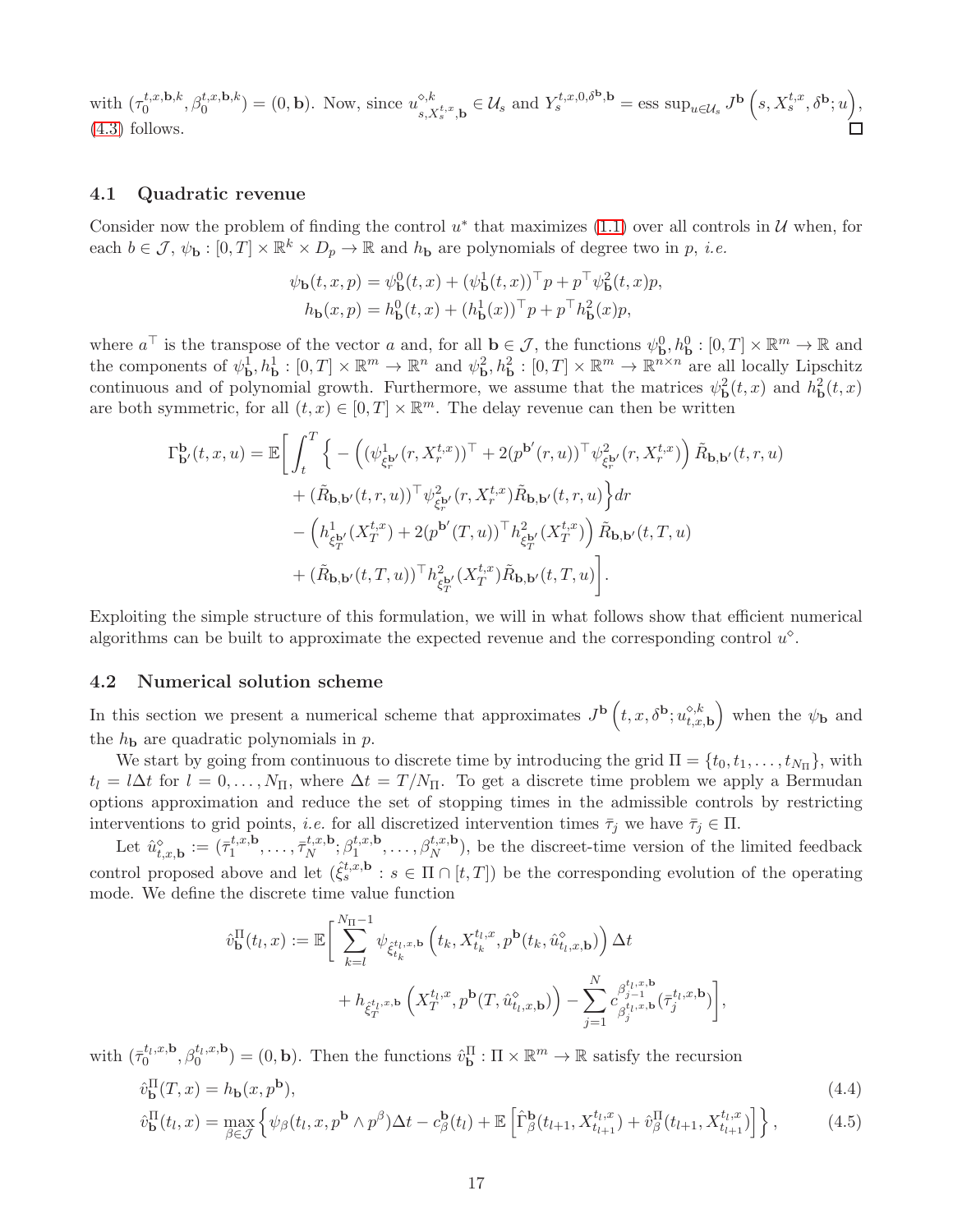where, for each  $\mathbf{b}, \mathbf{b}' \in \mathcal{J}$ , the discrete-time delay revenue  $\hat{\Gamma}_{\mathbf{b}'}^{\mathbf{b}} : \Pi \times \mathbb{R}^m \to \mathbb{R}$  is given by

$$
\hat{\Gamma}_{\mathbf{b}'}^{\mathbf{b}}(t_l, x) = \sum_{k=l}^{N_{\Pi}} \Big\{ - \sum_{i \in \mathcal{I}(\mathbf{b}')} \sum_{\mathcal{I}(\mathbf{b})} \Lambda_{\mathbf{b}',i}^1(t_{l-1}, x; t_k) \tilde{R}_i(t_k - t_{l-1}) + \sum_{i,j \in \mathcal{I}(\mathbf{b}')} \sum_{\mathcal{I}(\mathbf{b})} \Lambda_{\mathbf{b}',i,j}^2(t_{l-1}, x; t_k) \tilde{R}_i(t_k - t_{l-1}) \tilde{R}_j(t_k - t_{l-1}) \Big\} \Delta t
$$

with, for all  $i \in \mathcal{I}(\mathbf{b}'),$ 

$$
\Lambda_{\mathbf{b}',i}^{1}(t_{l},x;t_{k}) := \mathbb{E}\Big[\mathbb{1}_{[\bar{\tau}_{1}^{i,t_{l},x,\mathbf{b}'}>t_{k}]} \big\{ (\psi_{\xi_{t_{k}}^{t_{l},x,\mathbf{b}'}(t_{k},X_{t_{k}}^{t_{l},x}))_{i} + 2((p^{\mathbf{b}'}(t_{k},\hat{u}_{t_{l},x,\mathbf{b}'}^{2}))^{\top} \psi_{\xi_{t_{k}}^{t_{l},x,\mathbf{b}'}(t_{k},X_{t_{k}}^{t_{l},x}))_{i}}^{2}\big\}\Big],\quad(4.6)
$$

$$
\Lambda_{\mathbf{b}',i}^{1}(t_{l},x;T) := \mathbb{E}\Big[\mathbb{1}_{[\bar{\tau}_{1}^{i,t_{l},x,\mathbf{b}'} > T]} \big\{ (h_{\hat{\xi}_{T}^{t_{l},x,\mathbf{b}'}_{T}}^{1}(X_{T}^{t_{l},x}))_{i} + 2((p^{\mathbf{b}'}(T,\hat{u}_{t_{l},x,\mathbf{b}'}^{\diamond}))^{\top} h_{\hat{\xi}_{T}^{t_{l},x,\mathbf{b}'}_{T}}^{2}(X_{T}^{t_{l},x}))_{i} \big\}\Big]
$$
(4.7)

and, for all  $i, j \in \mathcal{I}(\mathbf{b}'),$ 

<span id="page-17-3"></span><span id="page-17-2"></span><span id="page-17-0"></span>
$$
\Lambda_{\mathbf{b}',i,j}^{2}(t_{l},x;t_{k}):=\mathbb{E}\Big[\mathbb{1}_{\left[\bar{\tau}_{1}^{i,t_{l},x,\mathbf{b}'}>t_{k}\right]}\mathbb{1}_{\left[\bar{\tau}_{1}^{j,t_{l},x,\mathbf{b}'}>t_{k}\right]}(\psi_{\hat{\xi}_{t_{k}}^{t_{l},x,\mathbf{b}'}}(t_{k},X_{t_{k}}^{t_{l},x}))_{i,j}\Big\}\Big],\tag{4.8}
$$

<span id="page-17-1"></span>
$$
\Lambda_{\mathbf{b}',i,j}^{2}(t_l,x;T) := \mathbb{E}\Big[\mathbb{1}_{\left[\bar{\tau}_1^{i,t_l,x,\mathbf{b}'} > T\right]} \mathbb{1}_{\left[\bar{\tau}_1^{j,t_l,x,\mathbf{b}'} > T\right]} \left(h_{\hat{\xi}_T^{t_l,x,\mathbf{b}'}}(X_T^{t,x})\right)_{i,j}\Big\}\Big].\tag{4.9}
$$

*Remark* 4.2. In each  $t_l \in \Pi \setminus \{T\}$  the recursion [\(4.5\)](#page-16-0) evaluates the optimal action to take at the present time, take the action and move to the next time  $t_{l+1} \in \Pi$  where the process is repeated. Having arrived at the conclusion that  $\beta \in \mathcal{J}$  is the optimal action, we know that the present production is  $p^{\mathbf{b}} \wedge p^{\beta}$ as turnoffs are immediate while increasing the output requires ramping. This is why  $\psi$  is evaluated in  $p^{\mathbf{b}} \wedge p^{\beta}$ .

# 4.2.1 Recursions for  $\Lambda^1_{\mathbf{b},i}$  and  $\Lambda^2_{\mathbf{b},i,j}$

At each time step, starting at  $t<sub>l</sub> = T$  and moving backwards, we obtain the expected revenue to-go by solving [\(4.4\)](#page-16-1) and [\(4.5\)](#page-16-0). This gives us, for each  $\mathbf{b} \in \mathcal{J}$  and each  $t_l \in \Pi \setminus \{T\}$ , the  $\mathcal{F}_{t_l}$ -measurable optimal actions as a selection of

$$
\beta^*(\mathbf{b}, t_l, x) \in \underset{\beta \in \mathcal{J}}{\arg \max} \left\{ \psi_\beta(t_l, x, p^{\mathbf{b}} \wedge p^{\beta}) \Delta t - c^{\mathbf{b}}_{\beta}(t_l) + \mathbb{E} \left[ \hat{\Gamma}^{\mathbf{b}}_{\beta}(t_{l+1}, X_{t_{l+1}}^{t_l, x}) + \hat{v}_{\beta}^{\Pi}(t_{l+1}, X_{t_{l+1}}^{t_l, x}) \right] \right\}, \quad (4.10)
$$

from which we deduce that the intervention times satisfy  $\{\bar{\tau}_1^{i,t_l,x,\mathbf{b}} > t_l\} = \{(\beta^*(\mathbf{b},t_l,x))_i = b_i\}$ , for  $i = 1, \ldots, n$ . As we will see, knowledge of whether these events occur is enough to compute  $\Lambda_{\mathbf{b},i}^1$  and  $\Lambda_{\mathbf{b},i,j}^2$  in a recursive manner.

Let us start with the simpler  $\Lambda^2_{\mathbf{b},i,j}$ , where  $\mathbf{b} \in \mathcal{J}$  and  $i,j \in \mathcal{I}(\mathbf{b})$ . First, if any of the events  $\{\bar{\tau}_1^{i,t_1,x,\mathbf{b}}=t_l\}$  and  $\{\bar{\tau}_1^{j,t_1,x,\mathbf{b}}=t_l\}$  occur, then [\(4.8\)](#page-17-0) and [\(4.9\)](#page-17-1) immediately give  $\Lambda_{\mathbf{b},i,j}^2(t_l,x;t_k)=0$ , for all  $t_k \in \Pi$  with  $t_k \geq t_l$ .

Assume instead that  $\bar{\tau}_1^{i,t_l,x,\mathbf{b}} > t_l$  and  $\bar{\tau}_1^{j,t_l,x,\mathbf{b}} > t_l$ ,  $\mathbb{P}\text{-a.s.}$  Then

$$
\Lambda_{\mathbf{b},i,j}^2(t_l,x;t_l) = \begin{cases} (\psi_{\beta^*}^2(t_l,x))_{i,j}, & \text{for } t_l \in \Pi \setminus \{T\}, \\ (h_{\mathbf{b}}^2(x))_{i,j}, & \text{for } t_l = T, \end{cases}
$$

and

$$
\Lambda_{\mathbf{b},i,j}^2(t_l,x;t_k) = \mathbb{E}\big[\Lambda_{\beta^*,i,j}^2(t_{l+1},X_{t_{l+1}}^{t_l,x};t_k)\big], \text{ for } t_k > t_l.
$$

For  $\Lambda_{\mathbf{b},i}^1$  the situation is just slightly more involved, as these depend on future values of the optimal output vector  $p^{\mathbf{b}}(t_k, \bar{u}_{t_k,x,\mathbf{b}}^{\diamond})$ . As above we note that, whenever  $\bar{\tau}_1^{i,t_k,x,\mathbf{b}} = t_l$ , equations [\(4.6\)](#page-17-2) and [\(4.7\)](#page-17-3) give  $\Lambda_{\mathbf{b},i}^1(t_l,x;t_k) = 0$ , for all  $t_k \geq t_l$ .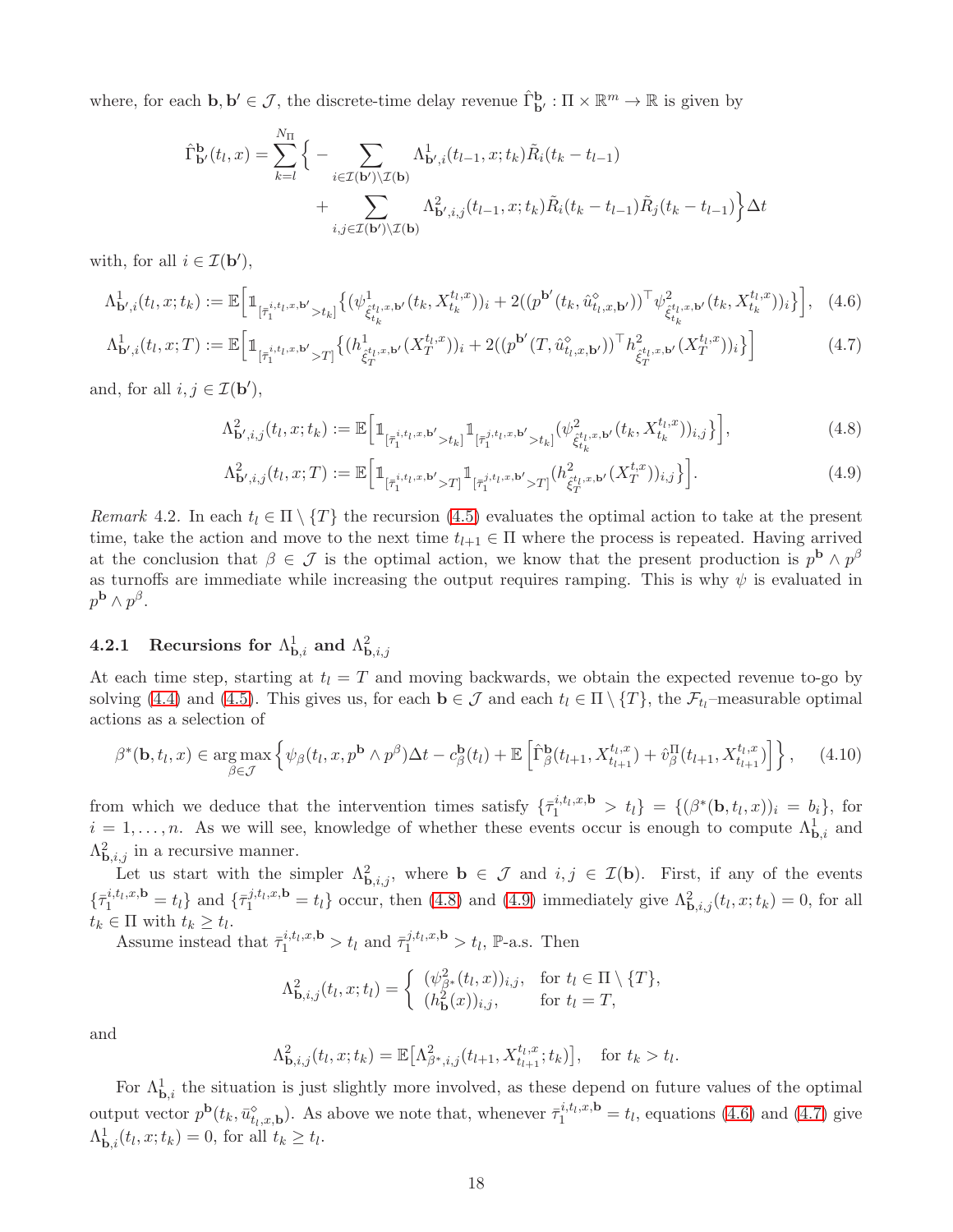Let us thus assume that  $\bar{\tau}_1^{i,t_l,x,\mathbf{b}} > t_l$ . From [\(4.4\)](#page-16-1) and [\(4.5\)](#page-16-0) we note that we must have

$$
\Lambda_{\mathbf{b},i}^1(t_l,x;t_l) = \begin{cases} (\psi_{\beta^*}^1(t_k,x) + 2(p^{\mathbf{b}} \wedge p^{\beta^*})^\top \psi_{\beta^*}^2(t_k,x))_i, & \text{for } t_l \in \Pi \setminus \{T\}, \\ (h_{\mathbf{b}}^1(x) + 2(p^{\mathbf{b}})^\top h_{\mathbf{b}}^2(x))_i, & \text{for } t_l = T. \end{cases}
$$

In the recursion for  $\Lambda_{\mathbf{b},i}^1(t_l,x;t_l)$  we have to consider the fact that  $p^{\beta^*}(t_k,\hat{u}_{t_l,x,\beta^*}^{\diamond})$  depends on future control actions. In particular  $(p^{\mathbf{b}}(t_k, \hat{u}_{t_l,x,\mathbf{b}}^{\mathbf{o}}))_j = (p^{\beta^*}(t_k, \hat{u}_{t_l,x,\beta^*}^{\mathbf{o}}))_j - \mathbb{1}_{[\bar{\tau}_1^{j,t_l,x,\beta^*} > t_k]} \tilde{R}_j(t_k - t_l)$ , for all  $j \in \mathcal{I}(\beta^*) \setminus \mathcal{I}(\mathbf{b})$ . Hence,

$$
\Lambda_{\mathbf{b},i}^1(t_l,x;t_k) = \mathbb{E}\big[\Lambda_{\beta^*,i}^1(t_{l+1},X_{t_{l+1}}^{t_l,x};t_k)\big] - \sum_{j\in\mathcal{I}(\beta^*)\setminus\mathcal{I}(\mathbf{b})}\Lambda_{\beta^*,i,j}^2(t_l,x;t_k)\tilde{R}_j(t_k-t_l), \text{ for } t_k > t_l.
$$

## 5 Numerical example

In the numerical example we will consider a tracking problem where an operator wants to minimize

<span id="page-18-0"></span>
$$
J(u) := \mathbb{E}\bigg[\int_0^T (f_{pen}(X_t - \sum_{i=1}^n p_i(t))^2 + (c^f)^\top p(t))dt + f_{pen,T}(X_T - \sum_{i=1}^n p_i(T))^2 + \sum_{j=1}^N c_{\beta_j}^{\beta_{j-1}}(\tau_j)\bigg] \tag{5.1}
$$

over a period of  $T = 24$  hours, where  $f_{pen}$ ,  $f_{pen,T} > 0$  are penalization coefficients,  $c^f \in \mathbb{R}^n_+$  is the marginal production cost in the different units and the switching costs are constant. The signal  $(X_t: 0 \le t \le T)$ to be tracked is given by the sum,  $X_t = d(t) + Z_t$  of a deterministic forecast  $(d(t) : 0 \le t \le T)$  and an Ornstein-Uhlenbeck process that solves the SDE

$$
dZ_t = -aZ_t dt + \sigma dW_t, \quad \text{for } t \in [0, T]
$$
  

$$
Z_0 = x_0 - d(0),
$$

where  $a = 0.01$  and  $\sigma = 10$ . We will investigate the performance of the limited feedback control  $u^{\diamond}$  for three different shapes of the forecast  $d(t)$ ,

$$
d_1(t) := 100 + 20t,
$$
  
\n
$$
d_2(t) := 500 \left(1 - \frac{2}{T}|t - T/2|\right),
$$
  
\n
$$
d_3(t) := 250(1 + \sin(2\pi t/T)),
$$

that are depicted in Fig. [1.](#page-19-0)

We assume that the operator has at her disposal a set of six production units whose data is summarized in Table [1,](#page-19-1) where  $c_i^f$  $i<sub>i</sub>$  is the marginal production cost in Unit i and the associated ramp function is defined through the constants  $0 \leq \delta_i' < \delta_i$  and  $\bar{p}_i$  as

$$
R_i(s) = 1_{\left[\delta_i',\delta_i\right]}(s) \frac{s - \delta_i'}{\delta_i - \delta_i'} \bar{p}_i, \quad \text{for } i = 1,\ldots,6.
$$

Equation [\(5.1\)](#page-18-0) can be written

$$
J(u) = \mathbb{E}\bigg[\int_0^T \Big([X_t\ (p(t))^{\top}]Q\left[\begin{array}{c} X_t \\ p(t) \end{array}\right] + (c^f)^{\top}p(t)\Big)dt + [X_T\ (p(T))^{\top}]M\left[\begin{array}{c} X_T \\ p(T) \end{array}\right] - \sum_{j=1}^N c_{\beta_j}^{\beta_{j-1}}(\tau_j)\bigg],
$$

where  $Q$  and  $M$  are symmetric matrices. Hence, the problem of finding an efficient control scheme fits in the quadratic setting described in Section [4.1.](#page-16-2)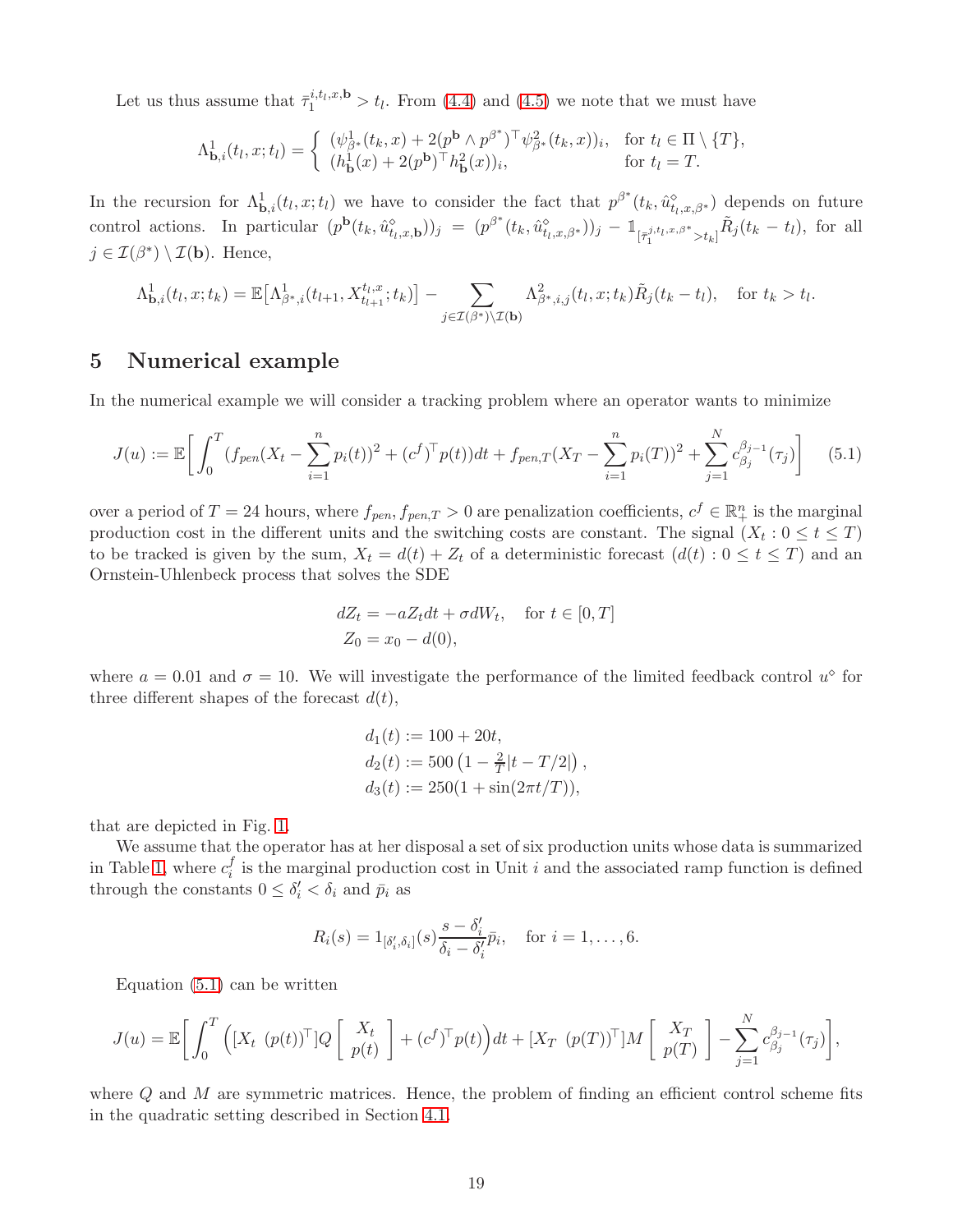<span id="page-19-0"></span>

<span id="page-19-1"></span>Figure 1: The three different d that are investigated.

| $\dot{i}$      | $\bar{p}_i$ | $c_i^0$ | $c_i^1$ | $c_i'$ | $\delta_i'$ | $\sigma_i$ |
|----------------|-------------|---------|---------|--------|-------------|------------|
|                | 150         | 5000    | 2000    | 3      | 2           |            |
| $\overline{2}$ | 125         | 3000    | 2000    | 4      |             |            |
| 3              | 100         | 2000    | 1500    | 4      | 2           | 5          |
| 4              | 75          | 1500    | 1000    | 4      |             |            |
| 5              | 50          | 750     | 1000    | 5      |             | 3          |
| 6              | 25          | 500     | 1000    |        |             | €          |

Table 1: Data for the production units in the example.

We solve the problem for constants  $f_{pen} = 0.1$  and  $f_{pen,T} = 0.3$  and using three different sets of available units  $F_1 := \{3, 5\}, F_2 := \{2, 4, 6\}$  and  $F_3 := \{1, 2, 3, 4, 5, 6\}$  for each of the three different forecasts.

The problem is numerically solved by means of a Markov-Chain approximation of the process  $(X_t:$  $0 \le t \le T$ ) as prescribed in [\[15\]](#page-23-16). We use a time-discretization with  $N_{\Pi} = 241$  points and discretize the state space of  $(X_t : 0 \le t \le T)$  using 201 grid-points.

With this dicsretization, the numerical solution was obtained in 4, 18 and 720 seconds for the limited feedback algorithm. For the fully augmented solution method the first two settings with two and three units where solved in around 220 and 12000 seconds, respectively (it seemed computationally impossible to obtain a solution with the full system of six units).

Figures [2-](#page-20-0)[4](#page-21-0) show the expected operation costs at time zero for the limited feedback approach (solid blue lines) and the corresponding minimal operation costs obtained by state space augmentation (dashed magenta lines), for the three different forecasts. In all cases the expected operation costs decreased with more units, in particular the expected operation cost with units {3, 5} was always higher than the expected operation cost with units  $\{2, 4, 6\}.$ 

In Figures [5-](#page-21-1)[7](#page-22-3) the relative error of the limited feedback approximation is plotted for the three different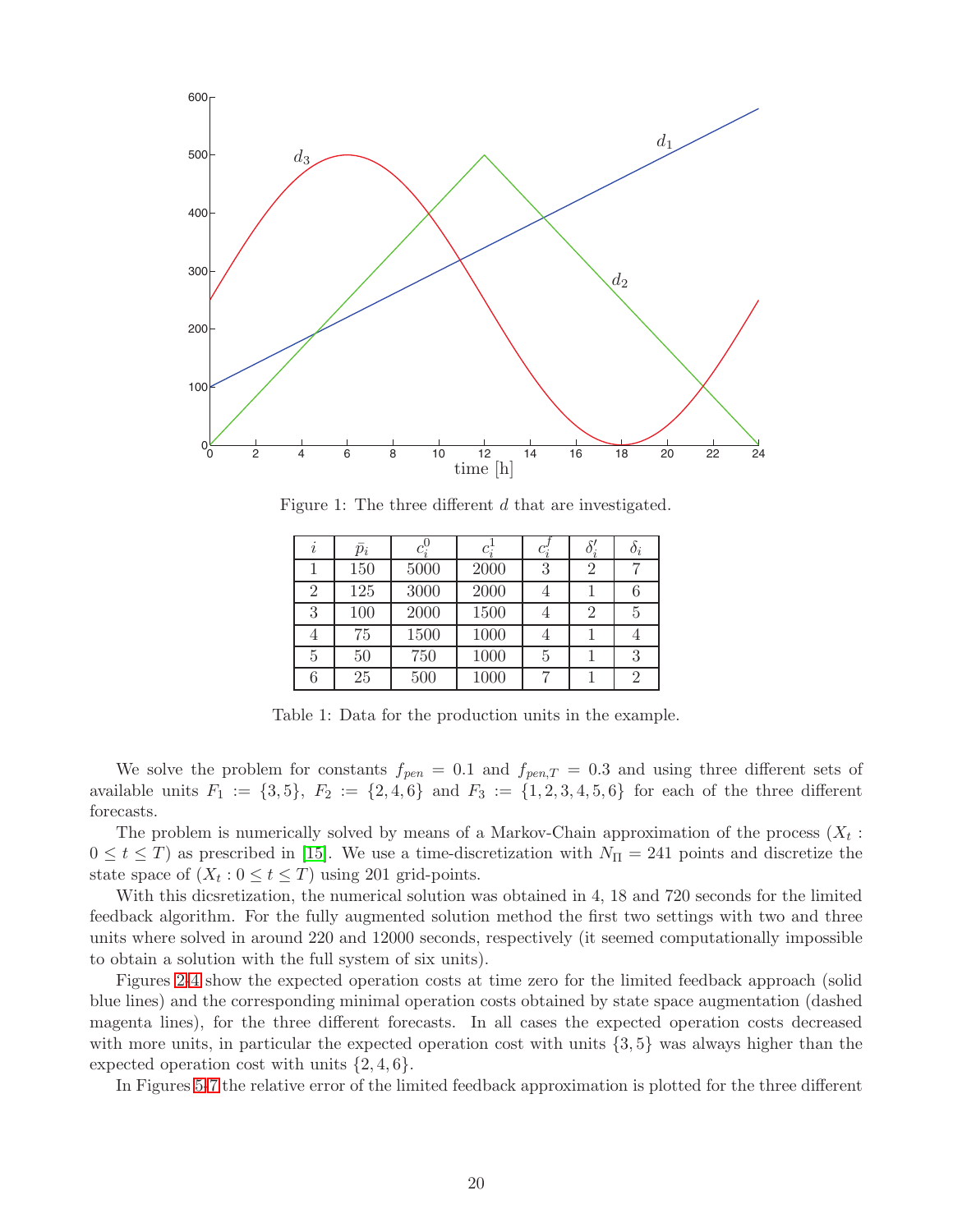<span id="page-20-0"></span>

Figure 2: Cost-to-go at  $t = 0$  for limited feedback algorithm (solid blue) and minimal operation cost (dashed magenta) with forecast  $d_1$ .



Figure 3: Cost-to-go at  $t = 0$  for limited feedback algorithm (solid blue) and minimal operation cost (dashed red).

forecasts. Here, we define the relative error as the function

$$
e_{rel}(x) := 100 \left( \frac{\hat{v}_0^{\Pi}(0, x)}{v_0^{\Pi}(0, x, 0, 0)} - 1 \right),
$$

where  $v_0^{\Pi}$  is the discretized version of  $v_0$ . In the figures the blue lines are the relative errors with units  $\{3, 5\}$  and the green lines are the relative errors with units  $\{2, 4, 6\}.$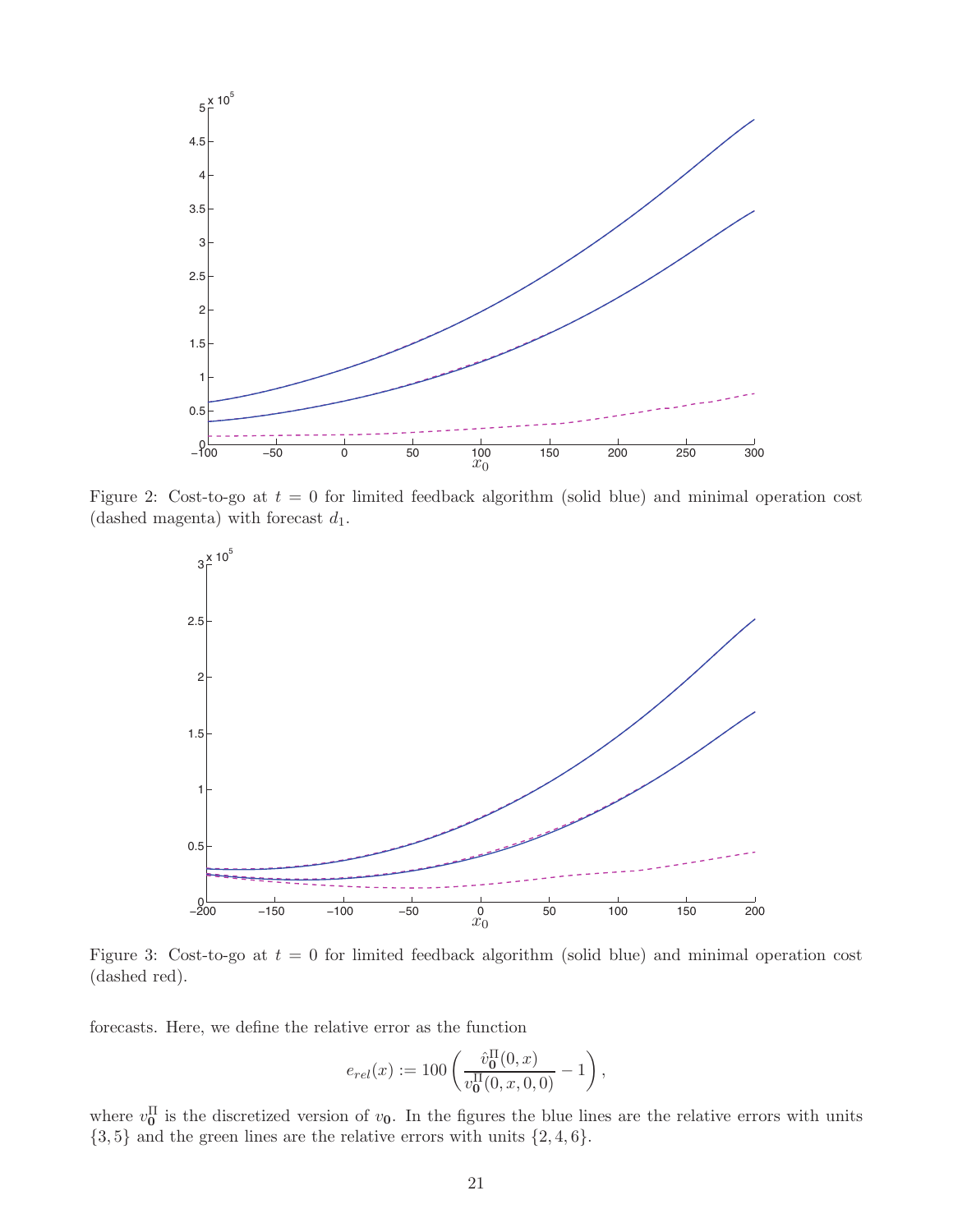<span id="page-21-0"></span>

<span id="page-21-1"></span>Figure 4: Cost-to-go at  $t = 0$  for limited feedback algorithm (solid blue) and minimal operation cost (dashed red).



Figure 5: Relative errors (in  $\%$ ) with  $d_1$ .

Note that the level of sub-optimality induced by the limited feedback approximation depends on the properties of the process  $(X_t: 0 \le t \le T)$  but also on the available units. The seemingly higher error with three units  $(F_2)$  compared to with two units  $(F_1)$  can, however, be partially explained by the lower operation cost for  $F_2$  leading to a higher weight of the absolute error in the relative error.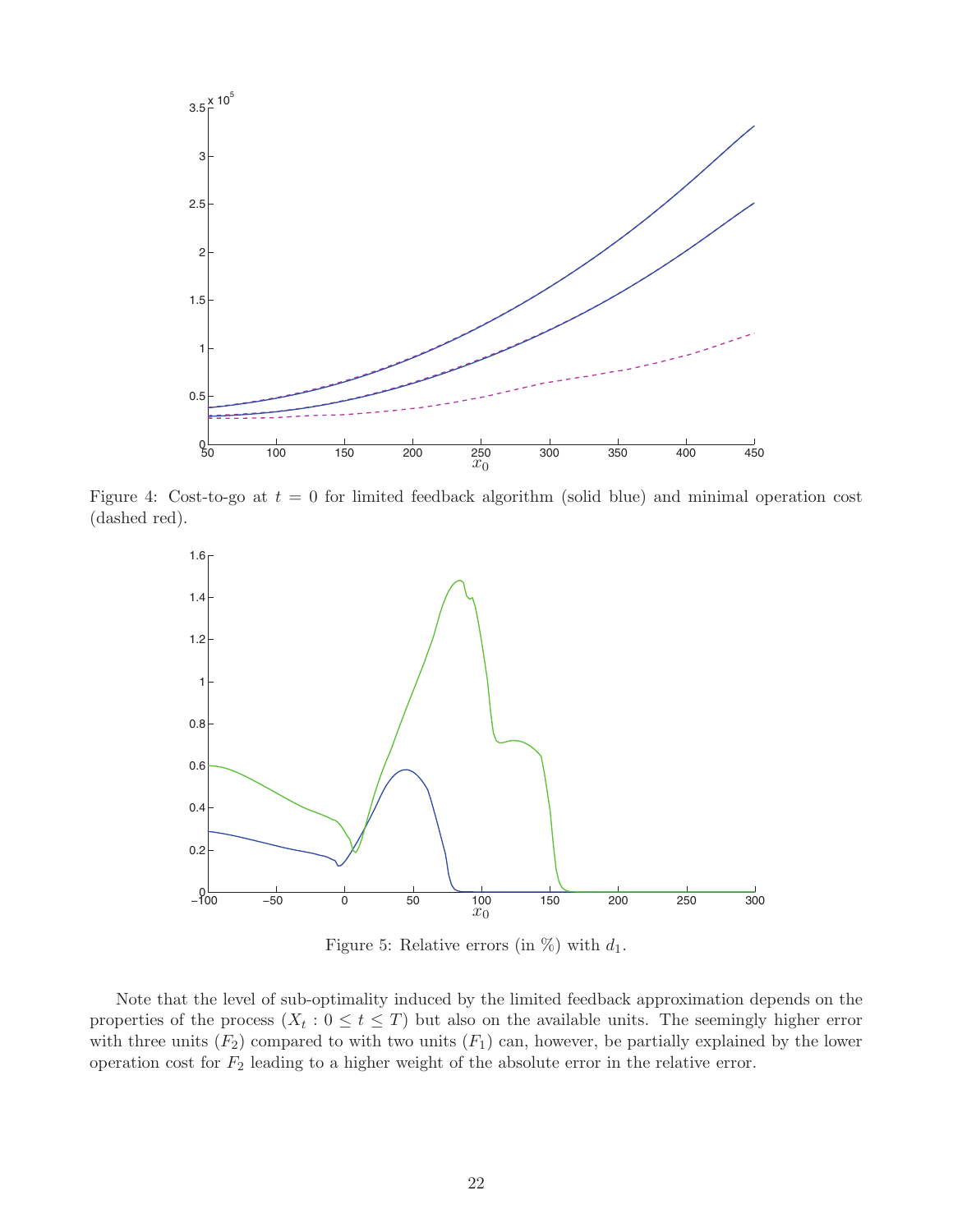<span id="page-22-3"></span>

Figure 7: Relative errors (in  $\%$ ) with  $d_3$ .

# <span id="page-22-2"></span>References

- [1] R. Aïd, L. Campi, N. Langrené, and H. Pham. A probabilistic numerical method for optimal multiple switching problems in high dimension. *SIAM J. Financial Math.*, 5(1):191–231, 2014.
- <span id="page-22-1"></span>[2] R. Aïd, S. Federico, H. Pham, and B. Villeneuve. Explicit investment rules with time-to-build and uncertainty. *J. Econom. Dynam. Control*, 51:240–256, 2015.
- <span id="page-22-0"></span>[3] A. Bar-Ilan and A. Sulem. Explicit solution of inventory problems with delivery lags. *Math. Oper. Res.*, 20(3), 1995.